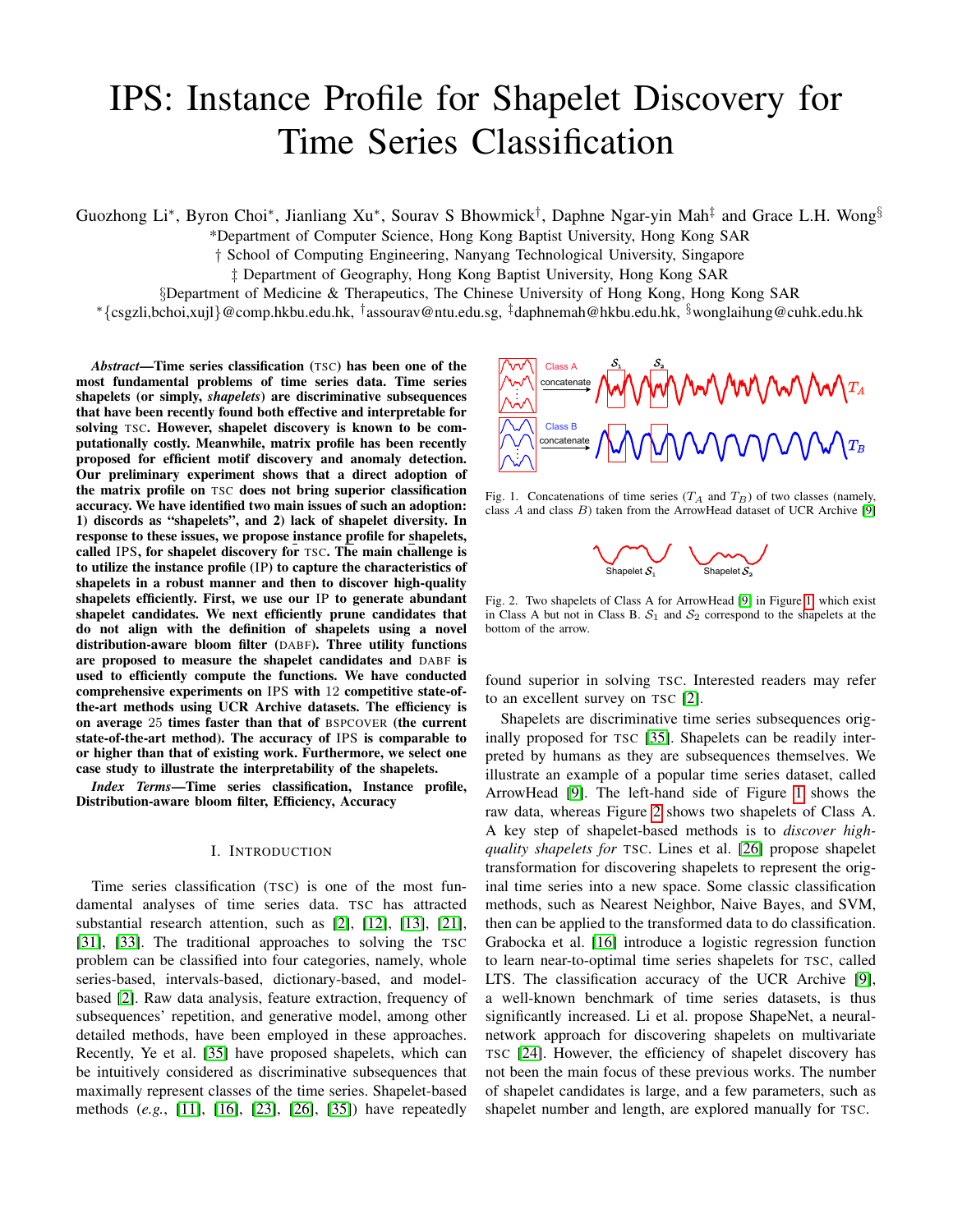

<span id="page-1-0"></span>Fig. 3. The matrix profiles of  $(T_A, T_B)$  and  $(T_A, T_A)$  of Figure [1,](#page-0-0) denoted as  $P_{AB}$  and  $P_{AA}$ 



<span id="page-1-1"></span>Fig. 4. The difference between the matrix profile  $P_{AB}$  and  $P_{AA}$  of Figure [3](#page-1-0) denoted as  $\text{diff}(P_{AB}, P_{AA})$ 

Recently, matrix profile (MP), a data structure to annotate time series, has been proposed for computing the time series motifs and discords. One strength of matrix profile is to discover the time series motifs and discords both *efficiently* and *accurately* [\[1\]](#page-12-13), [\[8\]](#page-12-14), [\[36\]](#page-12-15), [\[37\]](#page-12-16). However, few matrix profilebased shapelet methods for TSC have been proposed. Yeh et al. [\[37\]](#page-12-16) sketched a baseline method, concatenating all the time series instances of each class (*e.g.*, Class A and B in Figure [1\)](#page-0-0), and then computing the corresponding matrix profile, as shown in Figure [3.](#page-1-0) It has been argued [\[37\]](#page-12-16) that the large differences (in Figure [4\)](#page-1-1) of the matrix profiles can be indicators of high-quality shapelet candidates. The intuition is that a discriminative pattern presenting in, say, Class A, but not Class B, results in a big gap in the values between the matrix profiles.

There are however two main issues of such a method for discovering shapelets, which can yield detrimental effects on the quality of the shapelets (to be detailed in Section [II-B\)](#page-2-0). In a nutshell, the indicator may identify a discord of both Class A and Class B as a shapelet (1st issue, discords as "shapelets"), which is possible to have a large difference between the matrix profiles. This situation contradicts the definition of shapelets, which are generally close to one class but far away from the other classes [\[35\]](#page-12-6). Previous work [\[37\]](#page-12-16) concatenates all time series instances into one long instance, which reduces the diversity of shapelets (the 2nd issue, lack of shapelet diversity), although this could be mitigated by picking top-k shapelets [\[37\]](#page-12-16). However, the top- $k$  shapelets can be similar to each other and the 2nd issue still exists.

Contributions. This is *the first work to take the advantage of both shapelet and matrix profile* for TSC, called *instance profile* for shapelets, namely IPS, which addresses the abovementioned issues. An overview of IPS is presented in Figure [5.](#page-2-1)

First, we propose the instance profile (IP) on the time series instances generated from a sampling method [\[5\]](#page-12-17), which is different from the previous work [\[37\]](#page-12-16) (the MP baseline) to concatenate all the time series instances into one. In particular, some time series instances are randomly selected from the training set to concatenate into one long time series for the

shapelet candidates, which is more robust than the MP baseline in each sample of instances. We calculate the initial motif and discord candidates. Since the candidates are voluminous, we propose distribution-aware bloom filter (DABF) to prune them in  $O(N)$ , where N is the length of time series. DABF can efficiently prune similar candidates via using LSH [\[14\]](#page-12-18) and the distribution of the time series subsequences in the codomain. It is worth mentioning that the MP baseline method [\[37\]](#page-12-16) can be viewed as an extreme case of our IPS to concatenate all the time series instances in one sample without the DABF for optimizing the efficiency.

Second, we propose three utility functions to score the shapelet candidates from three different perspectives derived from the definition of shapelets, namely *the intra class*, *inter class*, and *time series instances* from the same class. As the name suggests, the intra class utility quantifies the distance of motif candidates from the same class. The motifs and discords from the inter classes are utilized to eliminate the shapelet candidates with low quality. The time series instances from the same class can furtherly contribute to the quality of the final shapelets. We further propose two optimization techniques, namely distribution transformation (DT) and computation reuse (CR), which exploit DABF for efficiency. For self-containedness, we adopt shapelet transformation rather than directly use shapelets to do the classification [\[16\]](#page-12-8), [\[23\]](#page-12-9).

Finally, we conduct extensive experiments on the UCR time series archive [\[9\]](#page-12-11). The comparison with the MP baseline and the current state-of-the-art BSPCOVER proves the efficiency superiority of IPS. We show the efficiency of the DABF and two optimization techniques. We note that IPS performs the best accuracy in 9 datasets out of 46 datasets. IPS is ranked 4th on accuracy among all the 13 state-of-the-art methods. We illustrate one case study to use the discovered shapelets to interpret the classification results.

**Organization.** The rest of this paper is organized as follows. Section [II](#page-1-2) presents some terminologies and investigates two issues with the MP baseline method. The details of our IPS method are introduced in Section [III.](#page-3-0) Section [IV](#page-7-0) reports the experimental results on efficiency and accuracy. Section [V](#page-11-0) reviews the related work. Section [VI](#page-11-1) concludes the paper.

#### II. PRELIMINARIES

<span id="page-1-2"></span>In this section, we introduce some background, problem statement, and the analysis of two issues with the MP baseline method for TSC.

#### *A. Terminologies and Notations*

In this subsection, we present some terminologies and summarize the notations and their meanings in Table [I.](#page-2-2)

*Definition 1:* **Time series**  $T$ . A time series  $T$  is an orderedvalue sequence  $T = (t_1, t_2, \dots, t_i, \dots, t_N)$ , where N is the length of  $T, t_i \in \mathbb{R}, i \in [1, \cdots, N].$ 

*Definition 2:* Time series dataset D. A time series dataset D is a set of time series.  $T_j$  is a time series.  $C_j$  is the class label of  $T_j$ , where  $C_j \in \mathcal{C}, j \in [1, M]$ .  $\mathcal{C} = \{1, 2, \cdots, |\mathcal{C}|\},$ and  $|C|$  denotes the number of classes.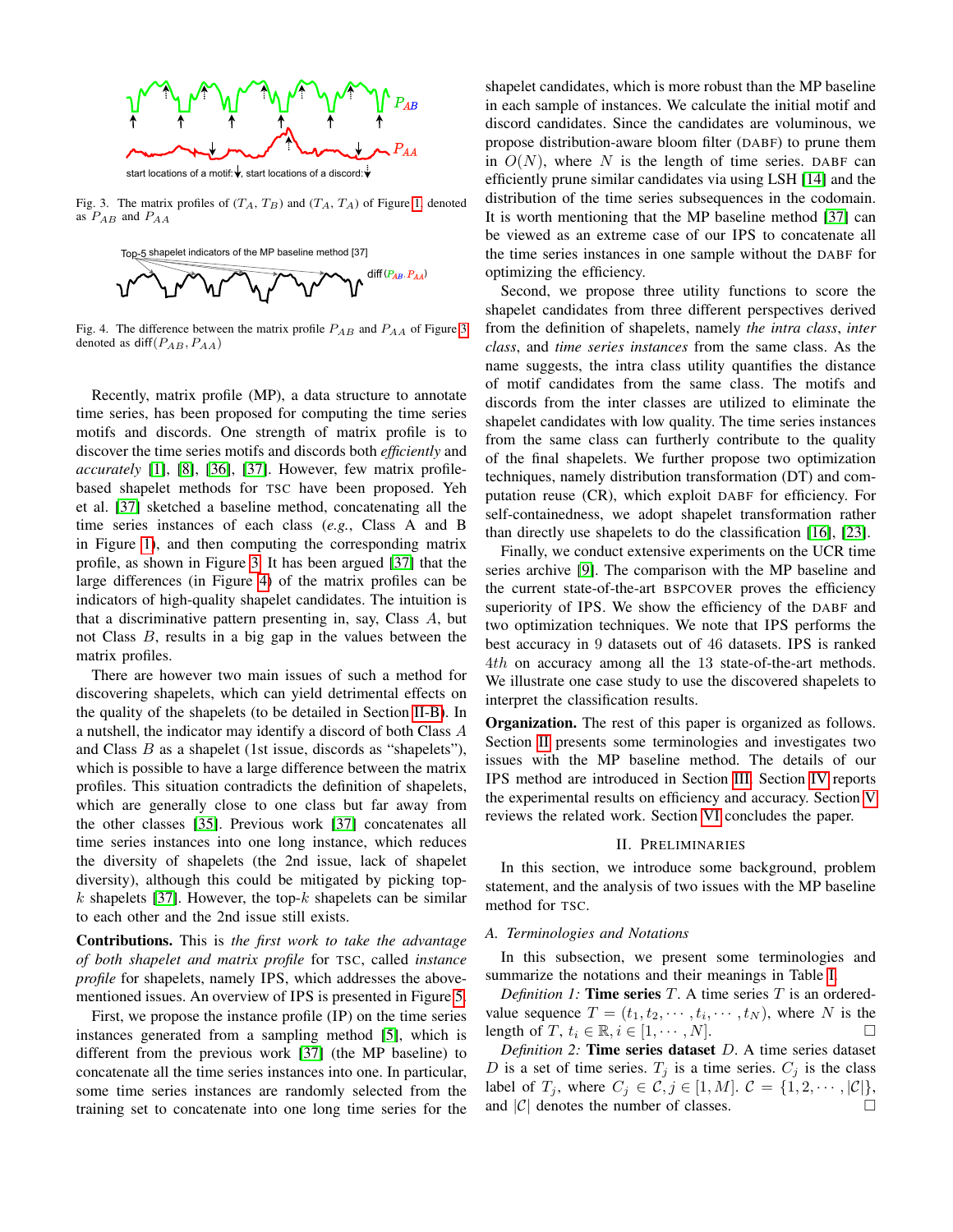

<span id="page-2-1"></span>Fig. 5. The overview of IPS for TSC. From  $\mathbb D$  the multiple samples randomly selected from all the time series instances, we employ the motifs calculated by 2 the instance profile (IP) as the initial shapelet candidates. The motifs are the frequent time series subsequences, which meet the part of shapelets' definition, widely existing in a dataset. However, the motifs may not only exist in one class. We then discover the motifs existing in one class through  $\circled{3}$  the distribution-aware bloom filter (DABF) to  $\oplus$  prune similar candidates from the inter (other) classes. We propose  $\circledS$  three utility functions (from intra class motifs, inter classes motifs/discords, and intra class time series instances) to score the shapelet candidates for computing the final top-k shapelets with two optimization techniques (DT & CR) based on DABF.

TABLE I SUMMARY OF FREQUENTLY USED NOTATIONS

<span id="page-2-2"></span>

| Notation       | Meaning                                                             |
|----------------|---------------------------------------------------------------------|
| $\overline{T}$ | a time series $(t_1, t_2, \cdots, t_i, \cdots, t_N)$ ,              |
|                | where $t_i$ is the <i>i</i> -th value in T and N is the length of T |
| $T_{a,b}$      | a subsequence $T_{a,b}$ of T, $(t_a, \dots, t_b)$ ,                 |
|                | where $1 \leq a \leq b \leq N$ ,                                    |
|                | $a$ and $b$ , the beginning and ending positions of the subsequence |
| D              | a time series dataset $(T_1, T_2, \cdots, T_M)$ ,                   |
|                | where $M$ is the number of time series in $D$                       |
| C              | the label set, a.k.a class $\{1, 2, \cdots,  \mathcal{C} \}$        |
| $D_C$          | C is the label in C; and                                            |
|                | for all $T \in D_C$ , the label of T is C                           |
| $T_C$          | concatenating all time series instances from class C                |
|                | into one longer time series (e.g., $T_A$ , $T_B$ in Figure 1)       |
| M P            | the matrix profile (value)                                          |
| S              | set of shapelets                                                    |
| diff           | the difference between matrix profiles                              |
| dist           | the ED distance between time series (subsequences)                  |
| label          | the label of time series                                            |

*Definition 3:* **Subsequence**  $T_{a,b}$ . Given a time series  $T$ , a subsequence  $T_{a,b}$  of T is  $(t_a, \dots, t_b)$ , where  $1 \le a \le b \le N$ ,  $a$  and  $b$  are, respectively, the beginning and ending positions of the subsequence in T.

*Definition 4:* Distance between two time series [\[11\]](#page-12-7). The distance of the sequence  $T_p$  of the length  $|T_p|$  and  $T_q$  of the length  $|T_q|$  is denoted as (w.l.o.g. assuming  $|T_q| \ge |T_p|$ ),

<span id="page-2-4"></span>
$$
\text{dist}(T_p, T_q) = \min_{j=1,\cdots, |T_q| - |T_p| + 1} \frac{1}{|T_p|} \sum_{l=1}^{|T_p|} (tq_{j+l-1} - tp_l)^2,
$$
\n(1)

where  $tq_i$  and  $tp_i$  are the *i*-th value of  $T_p$  and  $T_q$ , respectively.  $\Box$ 

*Definition 5:* Matrix profile. Given a time series T with a length N and a specific subsequence length L, the *matrix profile* is a data structure to annotate T,

$$
MP(T, L) = (mp_1, mp_2, \cdots, mp_i, \cdots, mp_{N-L+1}) \quad (2)
$$

where  $mp_i$ ,  $i \in [1, N - L + 1]$  is the nearest neighbor distance of the subsequence  $T_{i,i+L-1}$  among the other subsequences with length  $L$  in  $T<sup>1</sup>$ .  $\Box$ 

*Definition 6:* **Shapelet**  $S$  [\[35\]](#page-12-6). A shapelet  $S$  of the length |S| of class  $C_j$ , where  $C_j \in \mathcal{C}$ , is a time series subsequence, which represents class  $C_j$  and discriminates  $C_j$  from other classes, *i.e.*,  $C \setminus \{C_j\}$ . That is, for all  $T_j$  having the label  $C_j$ , dist $(T_j, \mathcal{S})$  is smaller than dist $(T_i, \mathcal{S})$ , where  $T_i$  is time series having a label in  $C \setminus \{C_i\}.$ 

According to Formula [1,](#page-2-4) we can define the distance between the j-th time series  $T_j$  and a shapelet candidate  $S_i$  of the length  $|\mathcal{S}_i|$  as follows:

$$
d_{j,i} = \text{dist}(T_j, \mathcal{S}_i) \tag{3}
$$

*Definition 7:* Shapelet transformation [\[26\]](#page-12-10). Shapelet transformation is a method to transform a time series  $T_j$  into an embedding in new data space  $(d_{j,1}, \dots, d_{j,|\mathcal{S}|})$  by calculating the distances with a set of discovered shapelets  $S$  for TSC, where  $d_{j,i} = \text{dist}(T_j, S_i)$  and  $S_i \in \mathcal{S}$ .

Problem statement. Given a time series dataset D, this paper investigates an efficient shapelet discovery method for time series classification.

# <span id="page-2-0"></span>*B. Two issues of the MP baseline method*

In this subsection, we analyze two inherent issues of the MP baseline method in detail.

Baseline. We introduce the main idea of the baseline method of directly using MP to determine shapelets [\[37\]](#page-12-16). The baseline selects the time series subsequence at the location of the largest difference in the MP as the final shapelet for Class A (indicated in Figure [4\)](#page-1-1). Specifically, Formula [4](#page-2-5) shows how is the subsequence selected by the baseline method. It finds a time series subsequence  $S$  as the "shapelet" with the largest difference between the distances of  $S$  and the concatenated time series  $T_A$  and  $T_B$ , respectively.

<span id="page-2-5"></span>
$$
\arg \max(\text{diff}(P_{AB}, P_{AA})) =
$$
  
\n
$$
\arg \max_{\mathcal{S}} ||\text{dist}(\mathcal{S}, T_B) - \text{dist}(\mathcal{S}, T_A)||, \quad (4)
$$
  
\n
$$
\text{label}(T_B) \neq \text{label}(T_A)
$$

where S is from Class A of length L, starting from  $i \in [0, N - 1]$  $L + 1$ .

The idea above can be easily extended to discover the top $k$  shapelets by using the top- $k$  largest differences. We then

<span id="page-2-3"></span><sup>&</sup>lt;sup>1</sup>Since the subsequences located near  $T_{i,i+L-1}$  may have small distance from  $T_{i,i+L-1}$ , those subsequences are excluded from finding  $mp_i$ .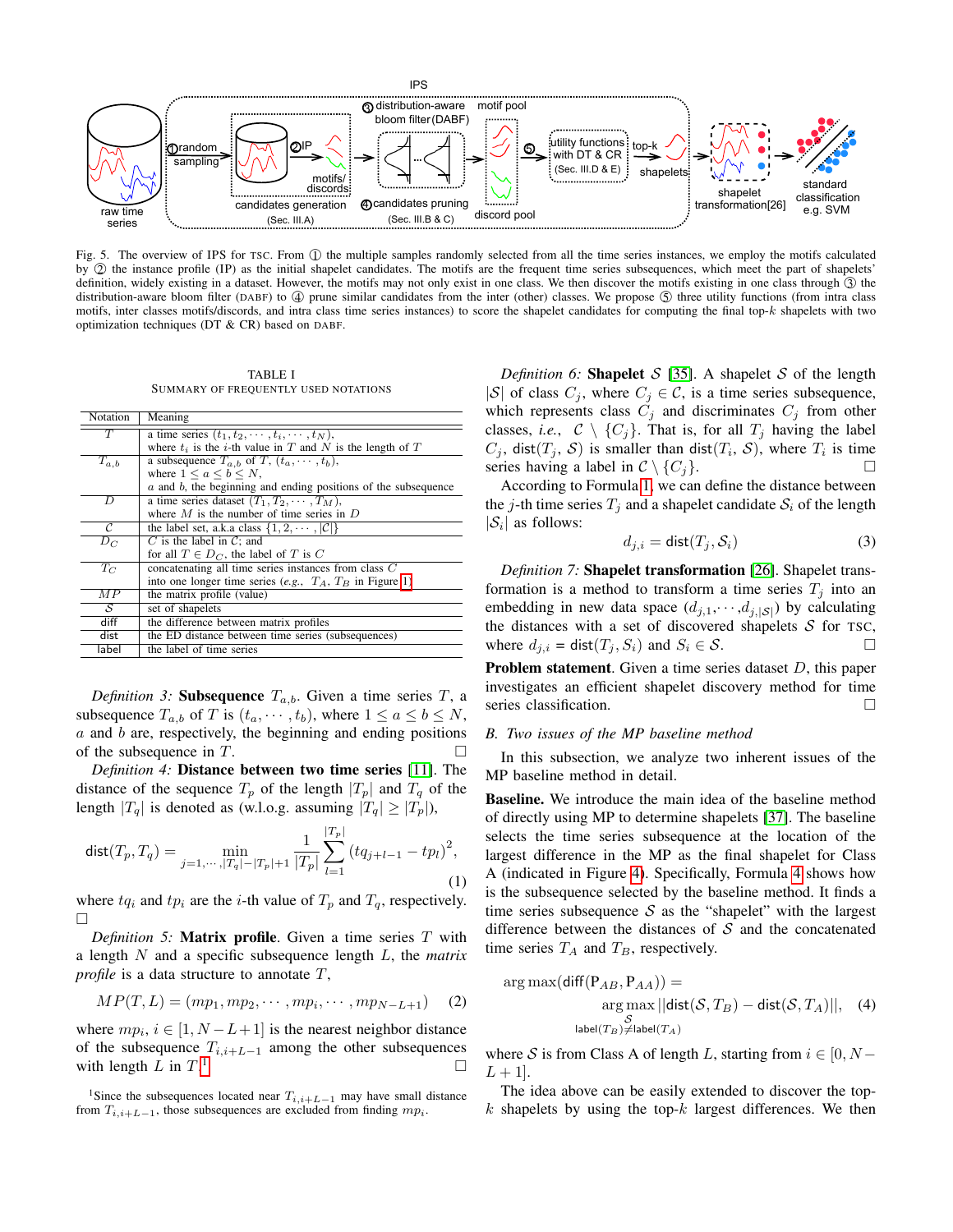

<span id="page-3-1"></span>Fig. 6. An example of matrix profiles and the difference to show the 1st issue Discords as "shapelets" [\[37\]](#page-12-16). We observe the largest difference in the below part. The value in the  $P_{AB}$  (the above part) is the largest one, the value in the  $P_{AA}$  (the above part) is however the largest one (the second scenario). That value in  $P_{AA}$  shows that the subsequence is a *discord* in the  $T_A$ , which contradicts that the subsequence should present widely in Class A [\[35\]](#page-12-6).

illustrate two issues of the baseline method with an example of the dataset ArrowHead in Figure [1.](#page-0-0)

1st issue: Discords as "shapelets". The first issue is that the largest difference indicator only considers the difference of distances between dist( $S, T_B$ ) and dist( $S, T_A$ ), *i.e.*,  $||dist(\mathcal{S}, T_B) - dist(\mathcal{S}, T_A)||$  is the largest. There are two possible scenarios in the following and an example in Figure [6.](#page-3-1)

- One scenario is the larger dist( $S, T_B$ ) (discord in  $T_B$ ) and the smaller dist( $S$ ,  $T_A$ ) (motif in  $T_A$ ). S appears in  $T_A$  but not in  $T_B$ , which shows S can be a shapelet of high quality.
- Another scenario is that S is a discord in both  $T_A$  and  $T_B$ , where dist $(S, T_A)$  and dist $(S, T_B)$  are both large. If the distances can be large, their difference can still be large. This does not necessarily indicate  $S$  can distinguish Class  $A$  from  $B$  but there is simply no subsequence in both classes that is similar to  $S$ .

Assume another two scenarios are with the same difference between  $P_{AA}$  and  $P_{AB}$  value, and they are both the largest difference, which causes the shapelets classification error.

<span id="page-3-4"></span>*Example 1:* One scenario is both the discord in Class B and Class A, the other is a discord in Class B and a motif in Class A. We formalize the scenario in the following.

$$
\underbrace{||\text{dist}(\mathcal{S}_1, T_B) - \text{dist}(\mathcal{S}_1, T_A)||}_{\mathcal{S}_1 \text{ is a discord both in } T_B, T_A} = \underbrace{||\text{dist}(\mathcal{S}_2, T_B) - \text{dist}(\mathcal{S}_2, T_A)||}_{\mathcal{S}_2 \text{ is a discord in } T_B, \text{ but motif in } T_A}
$$

Although the shapelet candidate in the second case (namely,  $S_2$ ) is better than  $S_1$  under the intuition of the shapelet, it is difficult for the MP baseline method to determine the final top-1 shapelet through Formula [4.](#page-2-5)

2nd issue: Lack of shapelet diversity. The second issue is that the MP baseline method *concatenates* the time series of a class into one long time series (shown in Figure [1\)](#page-0-0). The MP is built on the concatenated time series and the baseline method does not necessarily find shapelets that represent the whole class. When such shapelets are used for classification, they could not yield high accuracy. There are two specific issues about lack of diversity.

2.1: Classification ineffectiveness. This issue of the MP

<span id="page-3-2"></span>TABLE II THE ACCURACY OF THE DIFFERENT TOP- $k$  SHAPELETS ON MP BASELINE, 1NN-ED, AND 1NN-DTW ON FOUR DATASETS FROM UCR ARCHIVE

| The $k$ in top- $k$ |       |       |       | 10    | 20    | 50    | 100   | ED    | <b>DTW</b> |
|---------------------|-------|-------|-------|-------|-------|-------|-------|-------|------------|
| <b>ArrowHead</b>    | 61.71 | 64    | 61.14 | 65.14 | 61.28 | 65.71 | 61.71 | 80    | 70.29      |
| MoteStrain          | 69.88 | 77.47 | 77.08 | 78.59 | 77.02 | 77.39 | 78.19 | 87.79 | 83.47      |
| ShapeletSim         | 52.23 | 55.56 | 54.44 | 58.33 | 60.56 | 57.77 | 56.11 | 53.89 | 65         |
| ToeSegmentation1    | 66.66 | 67.1  | 70.18 | 68.86 | 71.49 | 72.36 | 71.93 | 67.98 | 77.19      |

baseline method is that the discovered shapelets may only separate few time series instances. The baseline method concatenates all the time series instances into one long time series instance (*e.g.*,  $T_A$ ,  $T_B$ ), which shrinks the number of correctly classified instances for the final shapelets. From Formula [4,](#page-2-5) we can further investigate that  $T_A/T_B$  (Figure [1\)](#page-0-0) is one long concatenated time series instance, which means the discovered shapelets are only aimed at the long time series instance  $T_A/T_B$ . However, the shapelets should classify all the time series instances from dataset  $D<sub>C</sub>$ . For example, the top-1 shapelet can only classify some of the time series instances, even though the shapelet is the motif in Class A and the discord in Class B. We can realize that the accuracy of top-1 on the MP baseline method is much lower than those of 1NN-ED [\[9\]](#page-12-11) and 1NN-DTW [\[9\]](#page-12-11) in Table [II.](#page-3-2)

2.2: Similar subsequences as shapelets. In practice, the shapelet diversity cannot be alleviated by simply selecting the top- $k$  shapelets because there can be high similar shapelet candidates. It can be observed from Figure [1,](#page-0-0) Figure [3,](#page-1-0) and Figure [4.](#page-1-1) The top-5 shapelet indicators refer to similar subsequences in  $T_A$ , which limits its classification effectiveness.

To investigate the possibility of two issues, we study that the accuracies of the baseline's top- $k$  shapelets by tuning  $k$ from 1 to 100. The results are reported in Table [II.](#page-3-2) It can be observed that the baseline method of various ks has lower accuracies when compared to simple methods such as 1NN-ED [\[9\]](#page-12-11) and 1NN-DTW [\[9\]](#page-12-11). On the contrary, the shapelets cannot distinguish on average 33% of time series from Class A and Class B even when  $k = 100$ . In all, two issues affect the quality of the discovered shapelets.

#### III. INSTANCE PROFILE FOR SHAPELETS (IPS)

<span id="page-3-0"></span>In this section, we propose a novel shapelet discovery approach, called instance profile for shapelets (IPS), to address the two issues. We develop the essence of shapelet discovery in the following.

<span id="page-3-3"></span>
$$
\underset{\substack{S \ T', T \in D \\ |\text{label}(T') \neq |\text{label}(T)}}{\arg \max} \sum_{T', T \in D} ||\text{dist}(\mathcal{S}, T') - \text{dist}(\mathcal{S}, T)|| \tag{5}
$$

We consider all the original time series instances from D in Formula [5](#page-3-3) for supporting the robustness and improving the diversity of candidates, rather than one concatenated time series in Formula [4.](#page-2-5)

#### *A. Overview of Instance Profile*

We define instance profile (IP) formally and then present the shapelet candidate generation process with IP.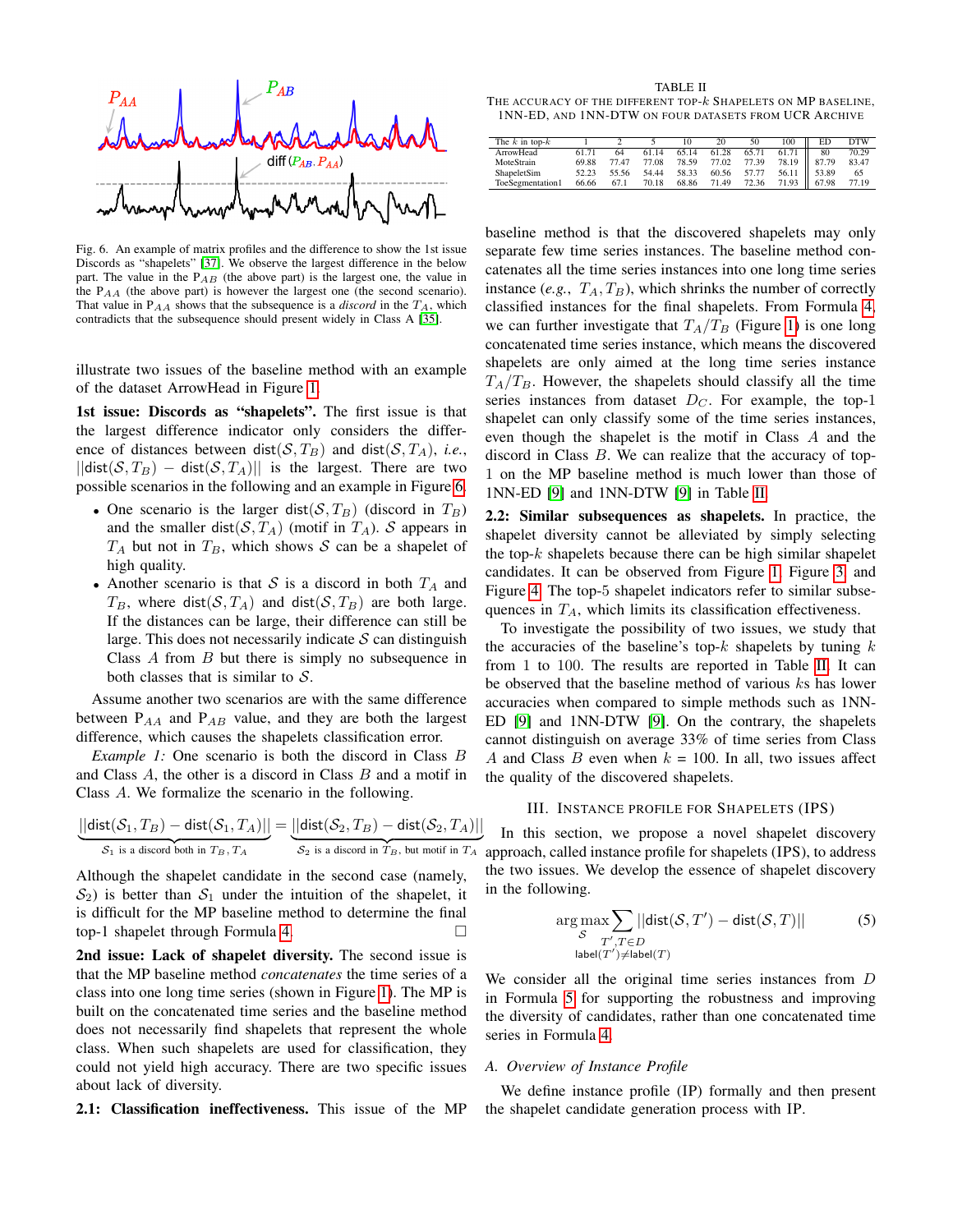A time series dataset  $D = \{D_1, D_2, \cdots, D_C, \cdots, D_{|\mathcal{C}|}\}\$ is with M time series instances  $T_m$  of class label  $C_m, m \in$  $[1, M]$  of each instance length N. Specifically, time series instances from one class in D is  $D_C = \{T_1, T_2, \cdots, T_{|D_C|}\},\$ which can be concatenated into one long instance  $T_C$ , namely,  $T_C = \text{concatenate}(T_1, T_2, \cdots, T_{|D_C|}).$ 

<span id="page-4-1"></span>*Definition 8:* Instance profile. Given a time series dataset D and a specific subsequence length  $L \leq N$ , the *instance profile* is a data structure to annotate D, which consists of  $IP(D_C, L)$ , the instance profile of  $D_C$ , specifically,

$$
IP(D_C, L) = IP(T_C, L) =
$$
  
(ip<sub>1</sub>, ip<sub>2</sub>, ··· , ip<sub>i</sub>, ··· , ip<sub>|D\_C|</sub>.(N–L+1)) (6)

where  $ip_i$  is the minimum of the nearest neighbor distance of the subsequence  $T_m^{i,i+L-1}$  among the other subsequences. Thus,

$$
IP(D, L) = (IP(D_1, L), \cdots, IP(D_C, L), \cdots, IP(D_{|C|}, L)) \quad (7)
$$

<span id="page-4-2"></span>*Definition 9:* Subsequence Samples for IP. The subsequences set  $S_C^L$  for  $T_m^{i,i+L-1}$ , to calculate its  $ip_i$  for the instance profile  $IP(D_C, L)$ , is generated from  $Q_S$  time series instances randomly selected of  $D_C$ , namely,

$$
S_C^L = \bigcup_{m'=1}^{Q_S} T_{m'}^{i',i'+L-1} \tag{8}
$$

where  $m' \neq m, i' \in [0, N - L + 1], Q_S \leq |D_C|$ . Thus,

$$
ip_i = \min(\text{dist}(T_m^{i,i+L-1}, T_{m'}^{i',i'+L-1}))
$$
 (9)

where  $T_{m'}^{i',i'+L-1} \in S_C^L$  $\overline{C}$ .

We further introduce the details of shapelet candidate generation in Algorithm [1.](#page-4-0) The empty set is initialized for each class to store the candidates (Line 2) and  $Q_N$  samples (Line 3) are generated for each class (a.k.a in a bagging way [\[5\]](#page-12-17)). Each sample contains  $Q_S$  time series instances, which are randomly selected from  $D_C$ , to generate  $Q_C$  (Line 4). The instances are then concatenated into one long time series  $T_{Q_C}$  (Line 5). For the different lengths of the subsequences in  $\phi$  (Line 6), we utilize the Definition [8](#page-4-1) and Definition [9](#page-4-2) to calculate instance profile then deduce the motifs and discords (Lines 7-8). Finally, the motif and discord are added into  $\Phi_C$  (Lines 9-10).

*Complexity analysis.* The time complexity of Algorithm [1](#page-4-0) is  $O(|C| \cdot Q_N \cdot |\phi| \cdot N^2)$ , namely  $N^2$ , where N is the length of time series.

We select the motifs as final shapelet candidates for the 1st issue. The diversity of the candidates (2nd issue) is also significantly increased in Algorithm [1.](#page-4-0) However, it can computationally cost to discover high-quality shapelets from a large number of candidates. Let us use the ArrowHead dataset as an example. The class label, training set, and length are 3, 36, and 251, respectively. We set the sample number  $Q_N$  to 20, and use 5 different lengths of candidates. To discover top- $k$ 

Algorithm 1: Shapelet candidate generation with IP

```
Input: Dataset D, the class labels C of D, sample number
                Q_N, sample size Q_S, candidate lengths
                \phi = \{l_1, \cdots, l_{|\phi|}\}\Output: Candidate pool Φ
 1 foreach C \in \mathcal{C} do
 2 | initialize \Phi_C = \emptyset;
 3 for i = 0; i \le Q_N; i + + do
 4 | Q_C = getsample(D_C, Q_S); // random sampling
 \mathsf{s} | T_{Q_C} = concatenate(Q_C);
  6 for j = 0; j \le |\phi|; j + + do
  \begin{array}{cc} \pi & | & | & \Phi_C^{motif} = \mathsf{min}\big(\mathrm{IP}(T_{Q_C},l_j)\big) \; ; \end{array}\mathcal{L}\mathcal{L}\mathsf{I}Def.8 &
                                                                                        Def.9
  \begin{array}{ccccc} \mathbf{s} & & \end{array} & \left. \begin{array}{c} & \Phi_C^{discord} = \mathsf{max}\big(\text{IP}(T_{Q_C},l_j)\big) \end{array} \right.,\begin{array}{cc} \mathfrak{g} & \quad \big| \quad & \big| \quad \Phi_C = \Phi_C \cup \{(\Phi_C^{motif}, \, \Phi_C^{discord})\} \; ; \end{array}10 \Phi = \Phi \cup \Phi_C;
11 return Φ
```
<span id="page-4-0"></span>shapelets in ArrowHead requires  $3\times20\times5\times251^2 \approx 1.89\times10^7$ combination trials using the naive method. We therefore propose the distribution-aware bloom filter (DABF) for pruning shapelet candidates and propose three utility functions for generating top- $k$  shapelets efficiently.

# *B. Distribution-aware bloom filter (*DABF*)*

In this subsection, we first introduce the insight of distribution-aware bloom filter (DABF), which returns whether *a query is close to most elements in the set*. The bloom filter [\[4\]](#page-12-19), [\[6\]](#page-12-20) is a space-efficient index to test whether *a query is in the set*. The answer will be either "*possibly in the set*" or "*definitely not in the set*". The distance-sensitive bloom filter [\[15\]](#page-12-21) is proposed to answer whether *a query is close to an element in the set*. Similar to the bloom filter [\[4\]](#page-12-19), [\[6\]](#page-12-20), the distance-sensitive bloom filter answer is either "*possibly close to an element*" or "*definitely not close*". However, the two previous filters are not specifically designed for our case to check whether a subsequence is *close to most elements* in Φ.

The intuitions of the solution are to determine two parameters, one for defining time series that are close to each other, and the other for quantifying the intuition of most elements. We then calculate the distance between the query and each element in the set. All the distances are compared with the parameters for determining whether the query is close to most elements in the set. The time complexity is however quadratic  $O(N^2)$  for this naive method.

We next present the distribution-aware bloom filter (DABF) to solve the query in  $O(N)$ . A DABF is a data structure, which is used to test whether a query is *close to most elements* in a set. DABF of a dataset D is composed of DABF<sub>C</sub> for each class, which consists of a set of locality-sensitive hashing (LSH) functions and the distance distribution of the time series subsequences, denoted as  $DABF_C = (LSH_C, Distribution_C)$ . The DABF construction process is illustrated in Figure [7.](#page-5-0)

The LSH functions are utilized to hash the whole time series subsequences, after candidate generation, into the buckets (also regarded as clustering), which are ranked by the distance between the center of each bucket (cluster) and the original.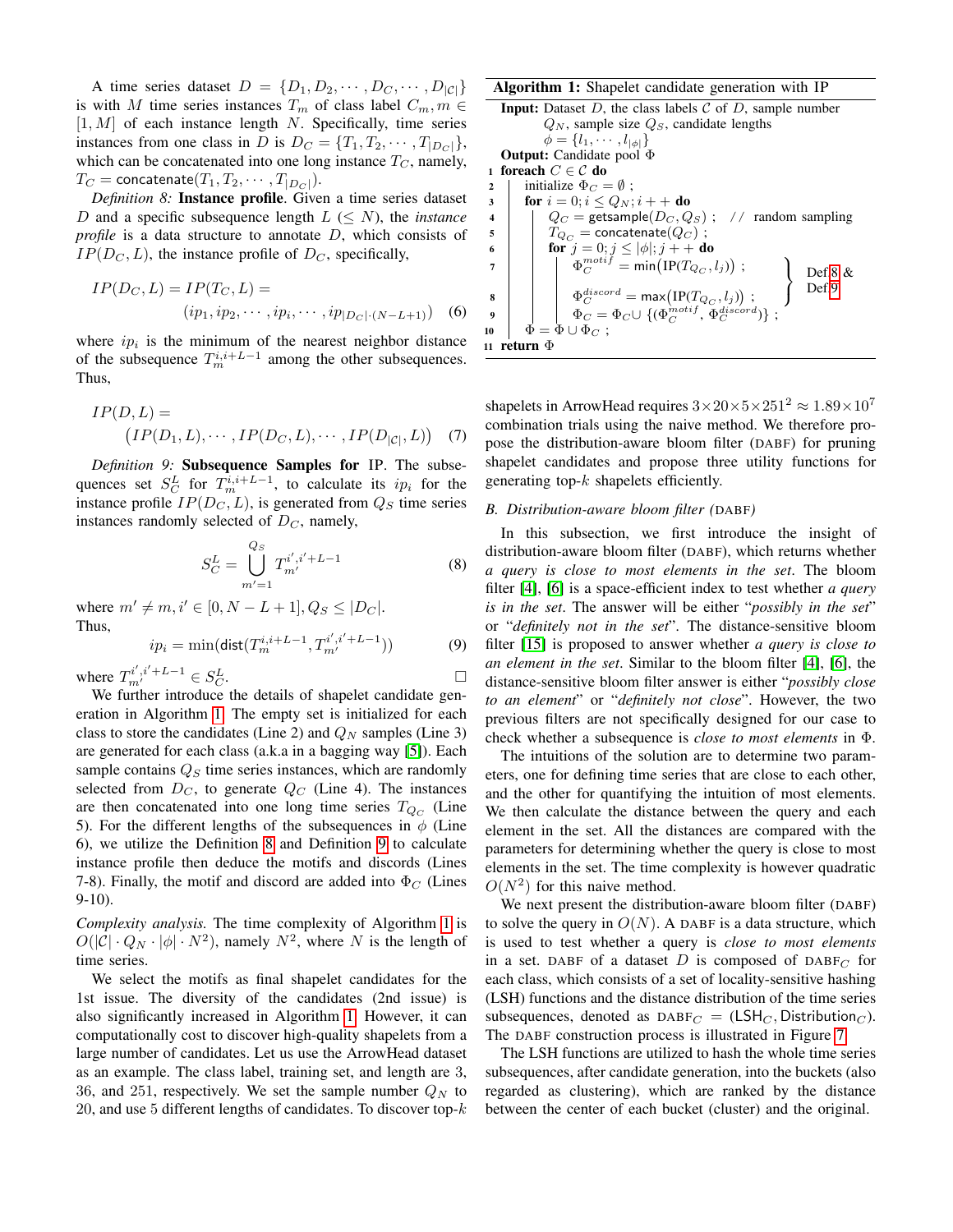

<span id="page-5-0"></span>Fig. 7. The construction of distribution-aware bloom filter (DABF) for Class A. The locality-sensitive hashing (LSH) functions  $\langle \rangle$  hash similar time series subsequences into the same bucket with a high probability. We then  $Q$  rank each bucket according to the distance between the bucket center and the original. The 3 z-normalization of the distance is calculated for the histogram to generate the best fit distribution.

TABLE III THE BEST FIT DISTRIBUTION OF TEN UCR DATASETS ON DABF CONSTRUCTION UNDER NMSE

<span id="page-5-2"></span>

| Dataset          | Best fit distribution | <b>NMSE</b> | Dataset     | Best fit distribution | <b>NMSE</b> |
|------------------|-----------------------|-------------|-------------|-----------------------|-------------|
| <b>ArrowHead</b> | Norm                  | 0.073       | GunPoint    | Norm                  | 0.208       |
| BeelteFly        | Norm                  | 0.041       | ItalyPower. | Norm                  | 0.037       |
| Coffee           | Norm                  | 0.085       | Meat        | Gamma                 | 0.425       |
| ECG200           | Norm                  | 0.019       | Symbols     | Norm                  | 0.069       |
| FordA            | Norm                  | 0.027       | ToeSeg.1    | Norm                  | 0.179       |

*Definition 10:* Locality-sensitive hashing (LSH) fam-ily [\[14\]](#page-12-18). Let  $(X, M)$  be a metric space. Let the threshold and approximation factor be  $r > 0$  and  $c > 1$ . An LSH family  $\mathcal{H} = h : X \to U$  is called  $(r, cr, p_1, p_2)$ -sensitive,  $\forall x, y \in X$ ,

- if  $M(x, y) \leq r$ , then  $Pr_{h \sim H}[h(x) = h(y)] \geq p_1$
- if  $M(x, y) \geq c r$ , then  $Pr_{h \sim H}[h(x) = h(y)] \leq p_2$

where the probability  $p_1 > p_2$ .

We utilize the LSH scheme under  $\mathcal{L}_2$  norm, based on pstable distribution [\[7\]](#page-12-22). The experiments on other polular LSH schemes are presented in Table [VII.](#page-10-0) The LSH is considered as a linear map preserving the distance similarity between two time series subsequences [\[29\]](#page-12-23), stated in the Johnson–Lindenstrauss lemma [\[22\]](#page-12-24). The z-normalization of the distance is calculated for fitting the distribution efficiently (Formula [10\)](#page-5-1).

$$
\underset{\text{Distribution}_{C}}{\arg \min} \sum_{B_{i} \in \mathcal{B}} ||\text{Distribution}_{C}.\bar{i} - B_{i}||_{2}^{2} \tag{10}
$$

where  $\mathcal{B} = (B_1, B_2, \cdots, B_{|\mathcal{B}|}) =$  histogram(LSH<sub>C</sub>(T<sub>a,b</sub>)),  $T_{a,b} \in D_C$ . The x-axis of Distribution<sub>C</sub> can be divided into  $|\mathcal{B}|$  segments. Distribution *c* is the average of the values in the *i*th segment of Distribution<sub>C</sub>. Table [III](#page-5-2) shows the best fit distribution of 10 datasets on DABF construction under normalized mean square error (NMSE). It shows that 9 out of 10 datasets fit normal distribution and 7 datasets have an NMSE smaller than 10%. Hence, in practice, a distribution of the hashed time series subsequences do exists. The details of the DABF construction are in Algorithm [2.](#page-5-3)

|                         | <b>Algorithm 2:</b> Construction of DABF                                   |  |  |  |  |  |  |  |
|-------------------------|----------------------------------------------------------------------------|--|--|--|--|--|--|--|
|                         | <b>Input:</b> Candidate pool $\Phi$                                        |  |  |  |  |  |  |  |
|                         | <b>Output:</b> Distribution-aware bloom filter DABF                        |  |  |  |  |  |  |  |
|                         | 1 initialize DABF = $\emptyset$ ;                                          |  |  |  |  |  |  |  |
|                         | 2 foreach $C \in \mathcal{C}$ do                                           |  |  |  |  |  |  |  |
| 3                       | initialize $LSH_C$ : // LSH for each class                                 |  |  |  |  |  |  |  |
| $\overline{\mathbf{4}}$ | <b>for<br/>each</b> $e \in \Phi_C^{motif}$ or $\Phi_C^{discord}$ <b>do</b> |  |  |  |  |  |  |  |
| 5                       | $\mathsf{LSH}_{C}.\mathsf{add}(e)$ ; // Buckets inserting                  |  |  |  |  |  |  |  |
| 6                       | $B = LSH_C$ .getbuckets();                                                 |  |  |  |  |  |  |  |
| 7                       | rank B by dist(B.center, 0), $B \in \mathcal{B}$ ;                         |  |  |  |  |  |  |  |
| 8                       | foreach $B$ in $B$ do                                                      |  |  |  |  |  |  |  |
| $\boldsymbol{9}$        | $B=\frac{B-B.\mu}{B.\sigma}$ ;<br>// Normalize                             |  |  |  |  |  |  |  |
| 10                      | Distribution $C = \text{fit } B$ into distribution; // (10)                |  |  |  |  |  |  |  |
| 11                      | $DABF_C = (LSH_C, Distribution_C);$                                        |  |  |  |  |  |  |  |
| 12                      | $DABF = DABF.add(DABF_C)$ ;                                                |  |  |  |  |  |  |  |
| 13                      | return DABF                                                                |  |  |  |  |  |  |  |

<span id="page-5-3"></span>Algorithm [2](#page-5-3) details the DABF construction. We initialize LSH functions (Line 3) for each class  $C$  (Line 2). For the subsequences in  $\Phi_C$ , we add them into the different buckets using the LSH (Lines 4-5). The buckets are stored in  $\beta$ (Line 6). The distance between each bucket center and the original is computed for ranking the buckets (Line 7). The z-normalization of each bucket (Lines 8-9) is calculated for generating the histogram, then fitting the distribution further (Line 10). The DABF is constructed with the LSH and Distribution (Lines 11-12).

*Complexity analysis.* The time complexity of DABF construction is  $O(|\mathcal{C}| \cdot |\Phi_C| \cdot N)$ , where  $|\mathcal{C}|$  is the label number,  $|\Phi_C|$ is the number of candidates in class  $C$ , and  $N$  is the length of time series.

Since it is inefficient to discover final shapelets using the naive method from a large number of candidates generated by Algorithm [1,](#page-4-0) we exploit DABF to filter the candidates efficiently in Section [III-C.](#page-5-4)

#### <span id="page-5-4"></span>*C. Shapelet candidate pruning with* DABF

In this subsection, we introduce how to prune some candidates that do not fit the definition of shapelets with DABF. In our circumstance, we want to query whether a candidate is close to *most elements* in the set. Thus, it is important to define "*most elements*". Chebyshev's inequality states at least  $(1 - \frac{1}{z^2})\%$  within z standard deviations (namely  $z\sigma$ ) for a broad range of different probability distributions.

$$
P(\mu - z\sigma \le X \le \mu + z\sigma) \ge 1 - \frac{1}{z^2} \tag{11}
$$

<span id="page-5-1"></span>We apply the widely adopted  $3\sigma$ -rule [\[28\]](#page-12-25) from Chebyshev's inequality on the generated distribution to test whether the query is close to most elements, specifically,  $P(|X - \mu| \leq$  $3\sigma$ )  $\geq 1 - \frac{1}{3^2} \approx 88.89\%$ . The results are "*possibly close to most elements*" to prune the candidates and "*definitely not close to most elements*" to determine the candidates for final shapelets. The major steps of applying the DABF is illustrated with Figure [8.](#page-6-0)

We further elaborate on the details of shapelet candidate pruning with DABF in Algorithm [3.](#page-6-1) We initialize a  $3\sigma$ -rule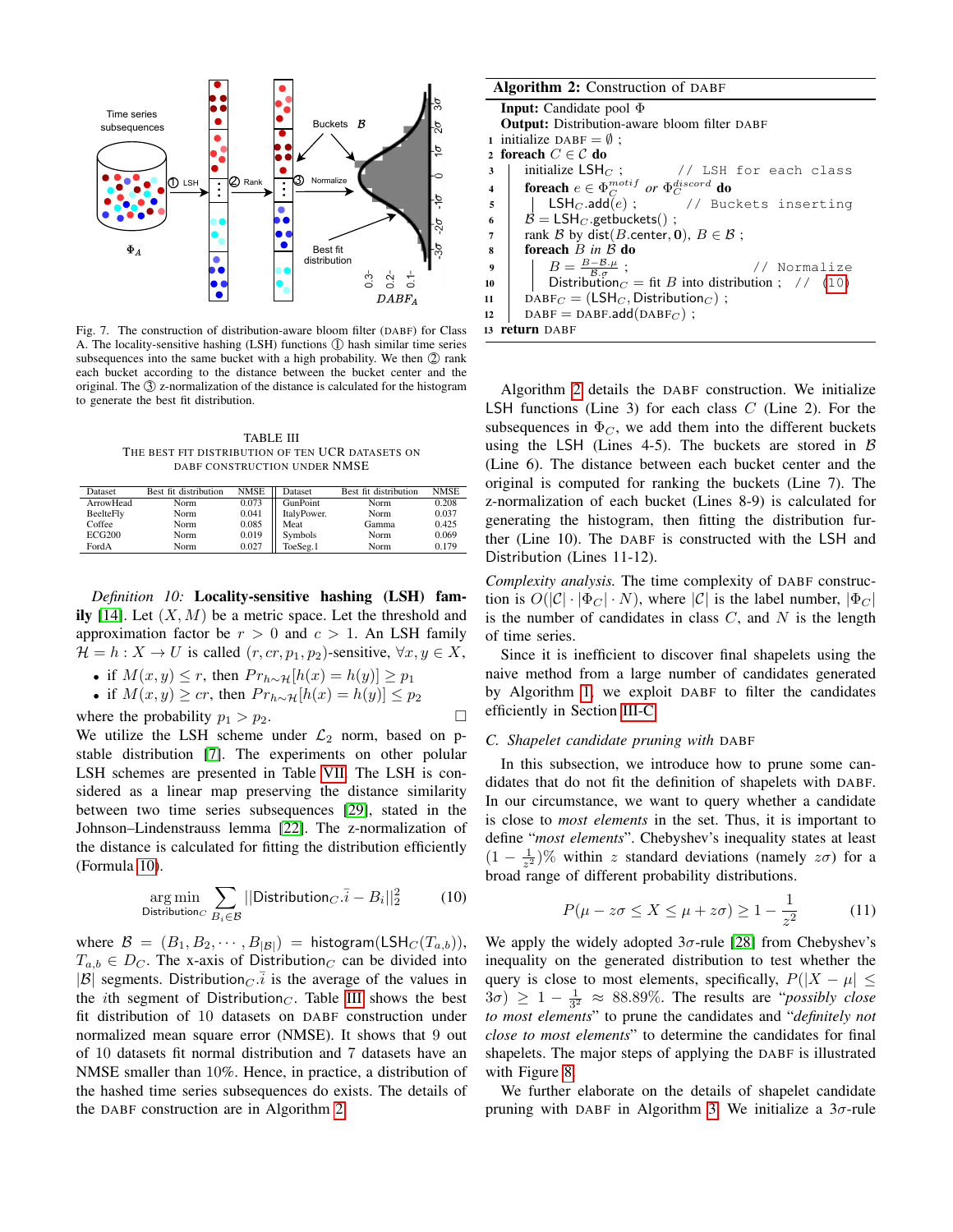

<span id="page-6-0"></span>Fig. 8. Distribution-aware bloom filter (DABF) structure for pruning shapelet candidates. We generate a DABF for each class with Algorithm [2](#page-5-3) (shown in (I)) and take one candidate  $e$  from  $\Phi_A$  as the query for the other two DABFs generated by  $\Phi_B$  and  $\Phi_C$  in  $\oslash$  and  $\spadesuit$ . Two operations are shown in  $\spadesuit$ . If the candidate can pass DABF, it may have a high discriminative power and can be maintained. Otherwise, the candidate is removed. Then, we continue the next candidate until all candidates in  $\Phi_A$  are processed and carry out the same operation for candidates from  $\Phi_B$  and  $\Phi_C$ .

threshold θ (Line 1) for the DABF.Distribution to define "*most elements*". We then query the candidate e to test whether it is close to most elements from the DABF of other classes  $\overline{C} \in \mathcal{C} \setminus \{C\}$  (Line 4). The candidate e is hashed to calculate the Euclidean distance dist(LSH $_{\bar{C}}(e)$ , 0), which is normalized by the mean  $\mu$  and the standard deviation  $\sigma$  of Distribution $\bar{\sigma}$ . The normalized distance is utilized to test whether it is within the  $3\sigma$  of the  $\mu$  in the Distribution  $\bar{c}$ . From our experiments (Table [VII\)](#page-10-0), this calculation only leads to a slight drop in classification accuracies in practice. If the query result is "Yes", namely candidate within  $\mu \pm 3\sigma$ , it means that the motif candidate e is close to most elements at least in one of the other classes from  $\overline{C}$ , we then remove  $e$  (Line 6) and update the motif set  $\Phi^{motif}$  (Line 7). The same operations are performed for the discord candidates (Lines 9-10). Otherwise, the DABFs return "No", which indicates this candidate is definitely not close to most elements in other classes, namely a good quality for the candidate to be the final shapelet.

*Complexity analysis.* The time complexity of Algorithm [3,](#page-6-1) shapelet candidate pruning with DABF, is  $O(|\mathcal{C}| \cdot |\Phi_C| \cdot N)$ .

It takes linear time  $O(N)$  to query a candidate with the DABF, however, quadratic time  $O(N^2)$  for the naive method. The DABF prunes candidates efficiently with high similarities, and does not reduce the diversity of the shapelet candidates, further the quality of candidates, finally increasing the performance.

## *D. Top-*k *shapelet selection*

From the candidates not filtered by DABF, we score candidates and then select top- $k$ , which are similar to the candidates

|                  | <b>Algorithm 3:</b> Shapelet candidate pruning with DABF                                                                                                                 |  |  |  |  |  |  |  |
|------------------|--------------------------------------------------------------------------------------------------------------------------------------------------------------------------|--|--|--|--|--|--|--|
|                  | <b>Input:</b> Candidate pool $\Phi$ , DABF                                                                                                                               |  |  |  |  |  |  |  |
|                  | <b>Output:</b> Pruned candidate $\Phi$                                                                                                                                   |  |  |  |  |  |  |  |
|                  | initialize $\theta = 3\sigma$ ;<br>$\frac{1}{2}$ 3 $\sigma$ -rule threshold                                                                                              |  |  |  |  |  |  |  |
|                  | foreach $C \in \mathcal{C}$ do                                                                                                                                           |  |  |  |  |  |  |  |
| 3                | <b>foreach</b> $e \in \Phi_C$ and $\Phi_C \in \Phi$ <b>do</b>                                                                                                            |  |  |  |  |  |  |  |
| 4                | $\textbf{if} \underset{\bar{C} \in \mathcal{C} \backslash \{C\}}{\bigvee} \Big( \text{DABF}_{\bar{C}}.\text{Distribution}_{\bar{C}}.\text{query}(e, \theta, \leq) \Big)$ |  |  |  |  |  |  |  |
|                  |                                                                                                                                                                          |  |  |  |  |  |  |  |
|                  | then                                                                                                                                                                     |  |  |  |  |  |  |  |
| 5                | if $e \in \Phi_C^{motif}$ then                                                                                                                                           |  |  |  |  |  |  |  |
| 6                | $\left \begin{array}{cc} \Phi_C^{moitif}.\mathsf{remove}(e)\mathrel{;}\\ \Phi_C.\mathsf{update}(\Phi_C^{motif}); \end{array}\right.$                                     |  |  |  |  |  |  |  |
| $\overline{7}$   |                                                                                                                                                                          |  |  |  |  |  |  |  |
| 8                | else                                                                                                                                                                     |  |  |  |  |  |  |  |
| $\boldsymbol{9}$ | $\Phi_C^{discord}$ .remove $(e)$ ;<br>$\Phi_C$ .update $(\Phi_C^{discord});$                                                                                             |  |  |  |  |  |  |  |
| 10               |                                                                                                                                                                          |  |  |  |  |  |  |  |
|                  | return $\Phi$                                                                                                                                                            |  |  |  |  |  |  |  |

<span id="page-6-1"></span>of its class (small intra class distance) and dissimilar to the candidates of other classes (large inter class distance). In addition to the candidates' perspective, we consider the time series instances from the intra class to further avoid the scenario in Example [1.](#page-3-4)

We propose three utility functions for scoring the candidates from the intra class, inter classes, and time series instances, respectively. We explain the details of selecting shapelets for class C. The motif candidates in class C are scored by intraclass utility (Definition [11\)](#page-6-2), which means the total distance between one of the motif candidates and other candidates. When the total distance of the candidate is small, it indicates that the motif candidate can represent other motif candidates in class C (one shapelets' attribute of *widely existing in intra class*). The smaller the total distance among the motif candidate is, the more likely the candidate is a final shapelet.

<span id="page-6-2"></span>*Definition 11:* Intra-class utility. The intra-class utility is the distance between the *motif* candidate  $Can<sub>i</sub>$  and other *motif* 

candidates  $\left|\frac{\Phi_C}{\sum}\right|$  $\sum_{j=1}$  Can<sub>j</sub> is denoted as,

<span id="page-6-5"></span>
$$
U_{intra}(Can_i) = \frac{1}{1 + e^{-\sum_{j=1}^{\lfloor \Phi_C \rfloor} \text{dist}(Can_i,Can_j)}}\tag{12}
$$

where both  $Can_i$  and  $Can_i$  are from intra class C.

We then employ the motifs/discords from the inter classes  $\{C \setminus C\}$  to score motif candidates (from class C) by interclass utility (Definition [12\)](#page-6-3). The large value computed by Formula [13](#page-6-4) implies that the motif candidate (from class  $C$ ) has a large distance with motifs/discords (from  $\{C \setminus C\}$ ), which signifies another shapelets' attribute, *far away from the other classes*.

<span id="page-6-3"></span>*Definition 12:* Inter-class utility. The inter-class utility is the distance between the *motif* candidate  $Can<sub>i</sub>$  and other  $motif/discord$  candidates  $Can_j$  is denoted as,

<span id="page-6-4"></span>
$$
U_{inter}(Can_{i}) = \frac{1}{1 + e^{-\sum_{j=1}^{\left|\Phi_{\{C\} \cap \{C\} \right|}} \text{dist}(Can_{i},Can_{j})}}
$$
(13)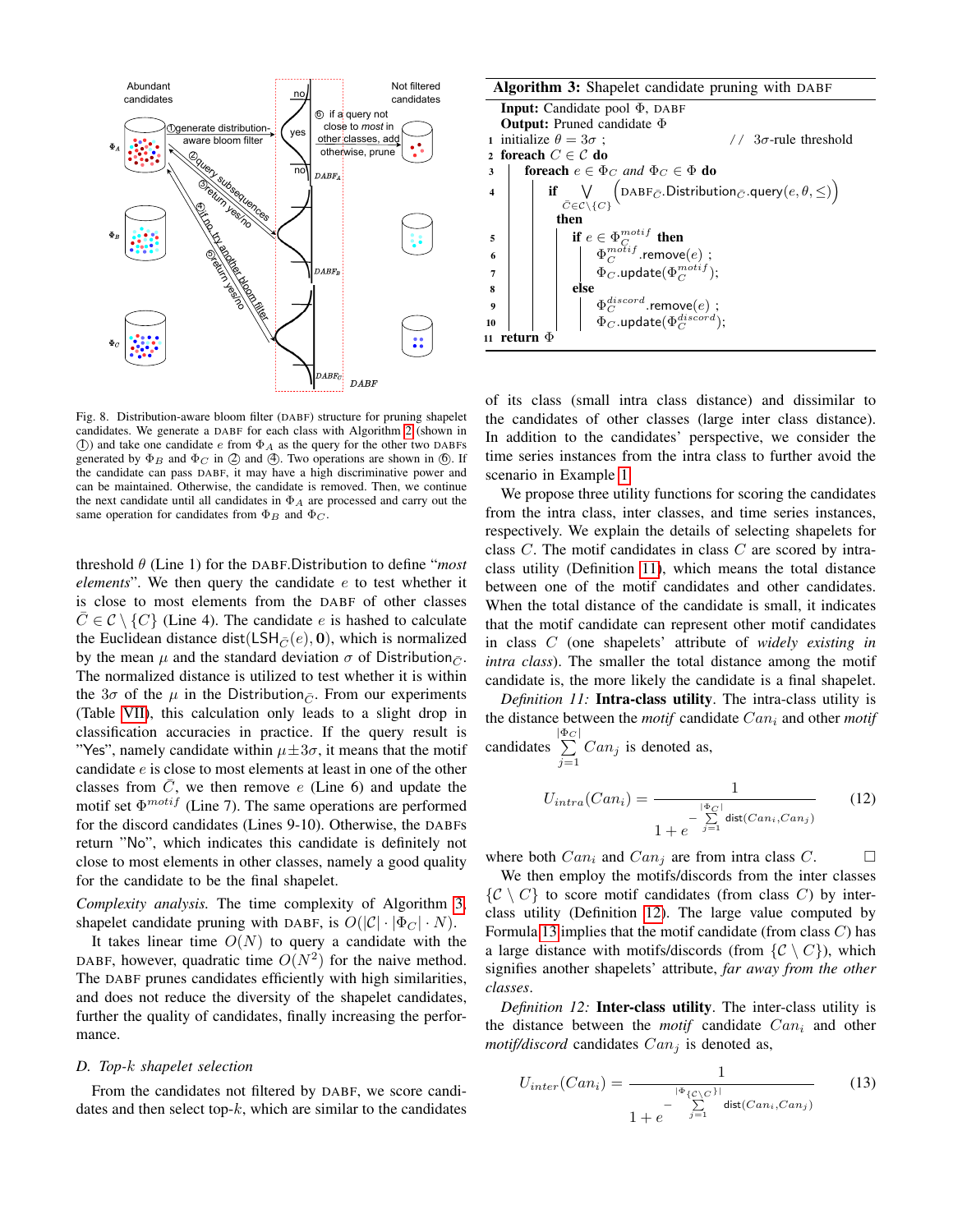where  $Can_i$  from class C and  $Can_i$  from  $\{\mathcal{C} \setminus C\}$ .

We next incorporate the distance between motif candidates and the raw time series instances also from class C into the score. Intra-instance utility (Definition [13\)](#page-7-1) is designed for the characteristics of shapelets that *the time series instances in the same class should be closer to the shapelet*.

<span id="page-7-1"></span>*Definition 13:* Intra-instance utility. The utility is the distance between the *motif* candidate  $Can<sub>i</sub>$  and time series  $T_i$  is denoted as,

<span id="page-7-2"></span>
$$
U_{D_C}(Can_i) = \frac{1}{1 + e^{-\sum_{j=1}^{|D_C|} \text{dist}(Can_i, T_j)}}
$$
(14)

where both  $Can_i$  and  $T_j$  are from class C.

Brute force method. To calculate each utility and sum the three utilities for each motif candidate, then sort the scores for selecting the final top- $k$  candidates, is however timeconsuming  $O(|C| \cdot |\Phi_C| \cdot N^2)$ .

## <span id="page-7-5"></span>*E. Optimization of utility computation*

We propose the following two techniques, namely distribution transformation (DT) and computation reuse (CR), for computing the final candidates efficiently.

*1) Distribution transformation (DT):* We transform the raw subsequences/candidates distance calculation, namely dist( $Can_i, Can_j$ ), into a lower bound for Euclidean space [\[7\]](#page-12-22) through DABF.

We employ the intra-class utility (Definition [11\)](#page-6-2) to clarify it in detail. The hash of  $Can_i$  and  $Can_j$  is calculated in the DABF. Distribution. The dist $(Can_i, Can_j)$  is then transformed into the distance in the Distribution space.

$$
dist(Can_i, Can_j) \ge \frac{||LSH(Can_i) - LSH(Can_j)||}{(1 + \epsilon)}
$$

$$
\ge \frac{||LSH(Can_i) - LSH(Can_j)||}{2}
$$

$$
= |B_i - B_j|
$$
(15)

where  $0 < \epsilon < 1$  and we use  $B_i$  to simplify the formula.

The original intra-class utility is reformulated as follows,

$$
U_{intra}(Can_i) > \tilde{U}_{intra}(Can_i) = \frac{1}{1 + e^{-\sum_{j=1}^{\lfloor \Phi_C \rfloor} |B_i - B_j|}}
$$
(16)

The similar transformation can be employed for the inter-class utility (Formula [13\)](#page-6-4) and intra-instance utility (Formula [14\)](#page-7-2).

*Analysis.* If two candidates from the same class are hashed into the same bucket. Then, the final score, namely the sum of  $U_{intra}$ ,  $U_{inter}$ , and  $U_{D_C}$  of candidates, is the same. The error of the distance between two candidates is less than the width of the bucket. As a result, the time complexity of the calculation is reduced from  $O(N^2)$  to  $O(N)$ .

Algorithm 4: Top- $k$  shapelet generation with optimization

| <b>Input:</b> Dataset D, pruned candidate $\Phi$ , DABF, shapelet                                    |
|------------------------------------------------------------------------------------------------------|
| number $k$                                                                                           |
| <b>Output:</b> Final shapelets $S$                                                                   |
| 1 for $C \in \mathcal{C}$ do                                                                         |
| initialize $S_C = \emptyset$ :<br>$\overline{2}$                                                     |
| initialize $Q = \emptyset$ ;<br>// Priority queue<br>3                                               |
| for $e \in \Phi_C$ do<br>$\overline{\mathbf{4}}$                                                     |
| initialize $u = 0$ ;<br>5                                                                            |
| $u = \tilde{U}_{intra}(e) - \tilde{U}_{inter}(e) + \tilde{U}_{D_C}(e)$ ; // DT&CR<br>6               |
| $Q$ .add $(u)$ ;<br>$\overline{7}$                                                                   |
| <b>for</b> $i = 0; i < k; i + +$ <b>do</b><br>8                                                      |
| $\boldsymbol{9}$                                                                                     |
| $j = Q.\mathsf{poll}()$ ;<br>$\mathcal{S}_C = \mathcal{S}_C \bigcup \{ \Phi_C^{motif}[j] \}$ ;<br>10 |
| $\mathcal{S} = \mathcal{S} \cup \mathcal{S}_C$ :<br>11                                               |
| 12 return $\cal S$                                                                                   |

<span id="page-7-3"></span>*2) Computation reuse (CR):* One reason for inefficient computation is the numerous repeated utility calculation. For example, when we calculate the intra-class utility (Formula [12\)](#page-6-5) for one candidate, the distance between candidate and other candidates will be computed again for the intra-class utility of other candidates. Thus, we reuse the computation results for improving efficiency. We calculate the distances between every two candidates, then combine the distances for each candidate's utility, which reduces the computation time in half. We also observe the similar repeated computation in inter-class utility (Formula [13\)](#page-6-4).

Putting this together. Algorithm [4](#page-7-3) is the pseudo-code for determining top- $k$  shapelets. First, we initialize the set of shapelets  $S$  (Line 2). For each class  $C$ , we also initialize the priority queue,  $Q$ , to store the utilities (Line 3). For each candidate in  $\Phi_C$ , the three utilities are calculated and added into  $Q$  (Lines 4-7). We then poll  $Q$  for generating the final top- $k$  shapelets (Lines 8-11).

*Complexity analysis.* The time complexity of Algorithm [4](#page-7-3) is  $O(|\mathcal{C}| \cdot |\Phi_C| \cdot N \cdot \log(|\Phi_C|))$ , close to  $O(|\Phi_C| \cdot N)$ . The full complexity is  $O(|C| \cdot [|\Phi_C| \cdot N \cdot \log(|\Phi_C|) + k]).$ 

Remarks. The final shapelets are then employed to transform the original time series [\[3\]](#page-12-26), [\[24\]](#page-12-12), [\[26\]](#page-12-10) for learning a classification model. In this paper, we adopt SVM with a linear kernel for the classification.

# IV. EXPERIMENTAL EVALUATION

<span id="page-7-0"></span>In this section, we report the experiments of IPS with 12 related methods on the widely-used UCR datasets [\[9\]](#page-12-11). The setup used in the previous works [\[2\]](#page-12-0), [\[23\]](#page-12-9) have been followed. We report the overall efficiency and accuracy of IPS on the  $46$  datasets  $2$ . Due to the space restriction, we highlight the results of some datasets and interpret the discovered shapelets with one case study.

<span id="page-7-4"></span><sup>&</sup>lt;sup>2</sup>These datasets are reported in the experiments of other papers [\[2\]](#page-12-0), [\[23\]](#page-12-9). The full results of UCR datasets [\[9\]](#page-12-11) can be found in a technical report [\[25\]](#page-12-27), which is publicly available at the project website [https://www.comp.hkbu.edu.](https://www.comp.hkbu.edu.hk/~csgzli/ips/) hk/∼[csgzli/ips/.](https://www.comp.hkbu.edu.hk/~csgzli/ips/)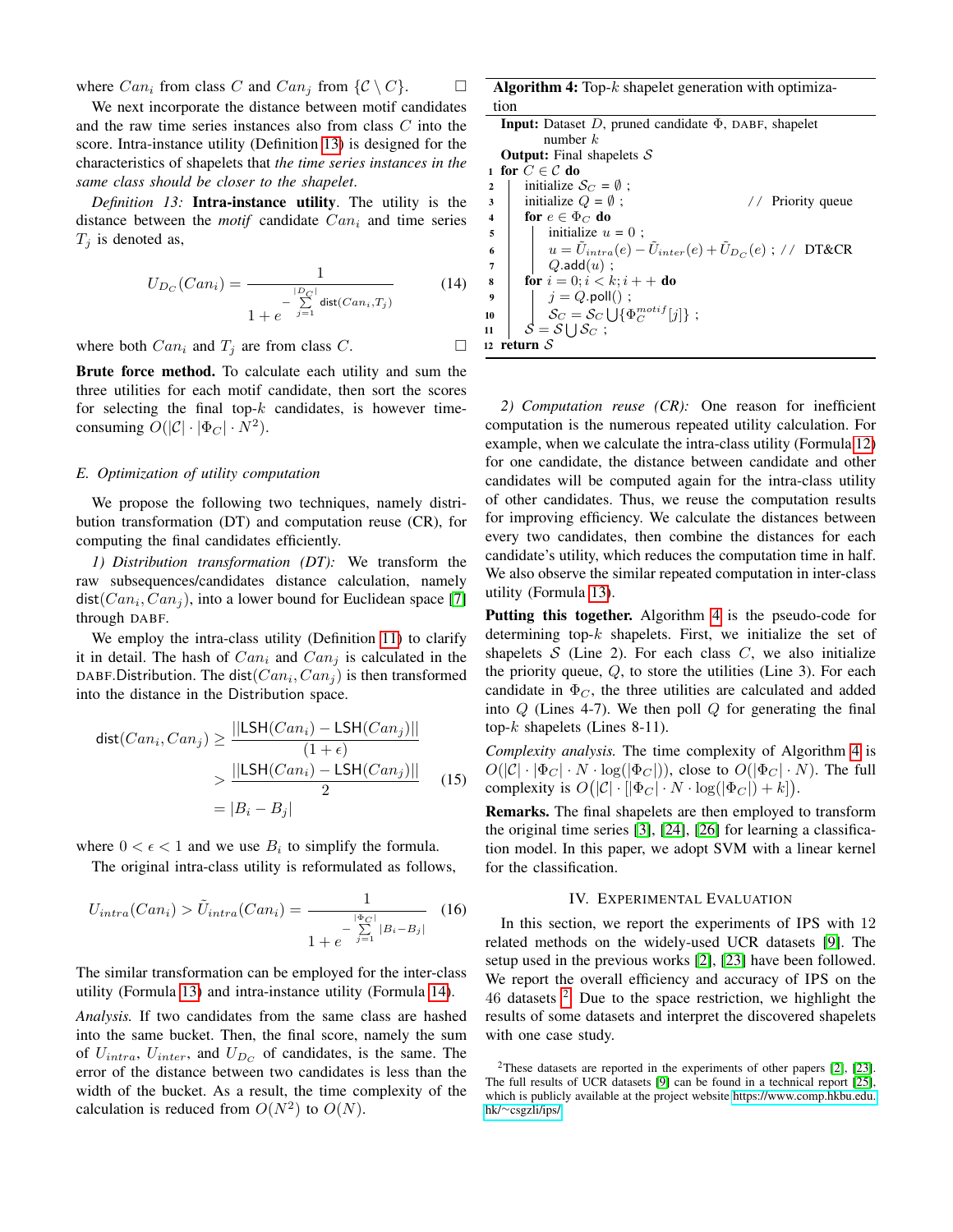## *A. Experimental Settings*

Environment. We have implemented the proposed method in PYTHON. All the experiments were conducted on a machine with a Xeon E5-2630 v4 @ 2.2GHz (2S/10C) / 256GB RAM / 128GB SWAP, running on CentOS 7.6 (64-bit). The storage is a HDD, and its capacity is 1.8TB.

Compared methods. The 12 compared methods are, namely, Rotation Forest [\[2\]](#page-12-0) and 1NN-DTW [\[32\]](#page-12-28), and many other shapelet-based methods, including ST [\[26\]](#page-12-10), LTS [\[16\]](#page-12-8), Fast shapelets [\[30\]](#page-12-29), SD [\[17\]](#page-12-30), ELIS [\[11\]](#page-12-7), COTE (a meta-ensemble method combined with 35 different classifiers [\[3\]](#page-12-26)), ResNet (one of the best deep learning methods [\[34\]](#page-12-31)), BSPCOVER(the current state-of-the-art efficient method [\[23\]](#page-12-9)), COTE-IPS (COTE augmented by IPS) and BASE (the MP baseline method [\[37\]](#page-12-16)). Due to space limitations, we omit the details of each method in this paper. Interested readers may refer to the original papers for details.

Parameter setting. Some parameters adopted in the experiments are listed as follows. For fairness, we set the shapelet number to 5 in both BASE and IPS. The lengths of shapelet candidates are given as a ratio of the subsequence length to the length of the original time series. It ranges among these values {0.1, 0.2, 0.3, 0.4, 0.5}. (*e.g.*, 0.2 means that the subsequence's length is 20% of the original time series' length.) The sample number  $Q_N$  and sample size  $Q_S$  are selected from  $\{10, 20, 50, 100\}$  and  $\{2, 3, 4, 5, 10\}$ , respectively.

## *B. Experiments on Efficiency*

From the previous work, we observe that COTE and ST are clearly slower than LTS [\[2\]](#page-12-0), and the efficiency of ELIS is about two orders of magnitude faster than that of LTS [\[11\]](#page-12-7), and BSPCOVER is 70x faster than ELIS [\[23\]](#page-12-9). Thus, we compare the efficiency of BASE and BSPCOVER with that of IPS.

Comparison with BASE and BSPCOVER. The total running time of BASE, BSPCOVER, and IPS, and the improvement of BASE over IPS and that of IPS over BSPCOVER, reported in Table [IV](#page-8-0) (The unit of the numbers is seconds).

IPS is consistently faster than BSPCOVER on these 46 datasets. It is on average about  $25\times$  faster, in terms of the total running time. The total running time of BASE is only slightly faster than that of IPS  $(1.22 \times$  on average), however, as we shall see its accuracy is lower in 41 out of 46 datasets (Table [VI\)](#page-10-1). Hence, IPS discovers high-quality shapelets to enhance the final accuracy with an efficiency similar to BASE.

Efficiency performance breakdown of the three main steps of IPS. Table [V](#page-8-1) shows the running time of the candidate generation, pruning with/without DABF, and top- $k$  selection with/without optimization techniques. We can observe that the time of candidate generation takes 4%-20% of the overall time. The DABF and DT & CR optimization techniques save at least 50% running time when compared with the naive method for pruning and using raw time series data for discovering the top-k shapelet.

Efficiency by varying the shapelet number  $k$ . Figure [9](#page-9-0)

<span id="page-8-0"></span>TABLE IV EFFICIENCY OF IPS AND RELATED METHODS ON UCR ARCHIVE (SECOND AS UNIT) AND THE SPEEDUP

| Dataset                        | BASE(s)  | BSPCOVER(s) | IPS(s)   | Speedup     | Speedup |
|--------------------------------|----------|-------------|----------|-------------|---------|
|                                |          |             |          | <b>BASE</b> | IPS vs  |
|                                |          |             |          | vs IPS      | BSP-    |
|                                |          |             |          |             | COVER   |
| <b>ArrowHead</b>               | 7.65     | 55.57       | 10.57    | 1.38        | 5.26    |
| <b>Beef</b>                    | 10.56    | 131.17      | 15.42    | 1.46        | 8.51    |
| BeetleFly                      | 16.19    | 42.92       | 16.46    | 1.02        | 2.61    |
| CBF                            | 4.53     | 16.43       | 4.85     | 1.07        | 3.39    |
| <b>ChlorineConcentration</b>   | 29.17    | 173.86      | 29.66    | 1.02        | 5.86    |
| Coffee                         | 5.15     | 10.96       | 6.33     | 1.23        | 1.73    |
| Computers                      | 103.63   | 1049.52     | 104.99   | 1.01        | 10.00   |
| CricketZ                       | 641.89   | 20993.38    | 756.90   | 1.18        | 27.74   |
| DiatomSizeReduction            | 11.87    | 30.04       | 13.04    | 1.10        | 2.30    |
| DistalPhalanxOutlineCorrect    | 12.67    | 52.39       | 16.76    | 1.32        | 3.13    |
| Earthquakes                    | 178.06   | 2957.36     | 179.97   | 1.01        | 16.43   |
| <b>ECG200</b>                  | 9.17     | 48.34       | 13.49    | 1.47        | 3.58    |
| <b>ECG5000</b>                 | 30.01    | 600.37      | 38.35    | 1.28        | 15.65   |
| <b>ECGFiveDays</b>             | 1.06     | 1.38        | 1.11     | 1.04        | 1.25    |
| <b>ElectricDevices</b>         | 202.86   | 20851.50    | 251.53   | 1.24        | 82.90   |
| FaceAll                        | 108.63   | 1541.80     | 122.38   | 1.13        | 12.60   |
| FaceFour                       | 9.59     | 32.67       | 9.83     | 1.02        | 3.33    |
| FacesUCR                       | 5.19     | 1265.71     | 7.04     | 1.36        | 179.80  |
| FordA                          | 236.45   | 37481.21    | 255.09   | 1.08        | 146.94  |
| GunPoint                       | 2.28     | 8.97        | 3.05     | 1.34        | 2.94    |
| Ham                            | 11.49    | 126.13      | 21.91    | 1.91        | 5.76    |
| HandOutlines                   | 607.26   | 4340.86     | 623.87   | 1.03        | 6.96    |
| Haptics                        | 504.48   | 11523.26    | 590.07   | 1.17        | 19.53   |
| InlineSkate                    | 993.56   | 15060.30    | 989.82   | 1.00        | 15.22   |
| <b>InsectWingbeatSound</b>     | 169.25   | 646.49      | 172.25   | 1.02        | 3.75    |
| ItalyPowerDemand               | 0.45     | 2.91        | 0.67     | 1.49        | 4.34    |
| <b>LargeKitchenAppliances</b>  | 412.52   | 13974.8     | 488.02   | 1.18        | 28.64   |
| Mallat                         | 135.05   | 2896.15     | 159.36   | 1.18        | 18.17   |
| Meat                           | 8.85     | 44.02       | 9.37     | 1.06        | 4.70    |
| NonInvasiveFatalECGThorax1     | 15385.63 | 40125.42    | 15806.39 | 1.03        | 2.54    |
| OSULeaf                        | 99.48    | 6753.46     | 110.42   | 1.11        | 61.16   |
| Phoneme                        | 3586.33  | 45767.83    | 3812.99  | 1.06        | 12.00   |
| <b>RefrigerationDevices</b>    | 1258.35  | 8871.13     | 1563.59  | 1.24        | 5.67    |
| ShapeletSim                    | 30.08    | 455.23      | 39.26    | 1.31        | 11.60   |
| SonyAIBORobotSurface1          | 2.39     | 4.19        | 2.89     | 1.21        | 1.45    |
| SonyAIBORobotSurface2          | 1.65     | 3.78        | 2.59     | 1.57        | 1.46    |
| Strawberry                     | 15.64    | 235.17      | 18.87    | 1.21        | 12.46   |
| Symbols                        | 10.11    | 90.43       | 15.85    | 1.57        | 5.70    |
| SyntheticControl               | 5.36     | 249.29      | 6.01     | 1.12        | 41.47   |
|                                | 1.62     | 19.91       | 2.71     | 1.67        | 7.36    |
| ToeSegmentation1<br>TwoLeadECG | 8.27     | 20.32       | 8.98     | 1.09        | 2.26    |
| TwoPatterns                    | 149.16   | 17891.24    | 152.13   | 1.02        | 117.60  |
|                                |          |             |          |             |         |
| UWaveGestureLibraryY           | 956.34   | 193667.30   | 998.26   | 1.04        | 194.00  |
| Wafer                          | 50.49    | 825.96      | 56.88    | 1.13        | 14.52   |
| <b>WormsTwoClass</b>           | 305.49   | 1124.08     | 321.57   | 1.05        | 3.50    |
| Yoga                           | 207.58   | 10593.18    | 227.35   | 1.10        | 46.59   |
| Average                        |          |             |          | 1.20        | 25.74   |

<span id="page-8-1"></span>TABLE V THE EFFICIENCY OF THREE PARTS ON FOUR DATASETS FROM UCR ARCHIVE (SECOND AS UNIT)

| Datasets    | Candidate<br>generation | Pruning<br>without DABF | Pruning<br>with DABF | Without<br>$DT+CR$ | With<br>$DT+CR$ |
|-------------|-------------------------|-------------------------|----------------------|--------------------|-----------------|
| ArrowHead   | 0.71                    | 0.57                    | 0.13                 | 2.07               | 0.11            |
| Computers   | 3.28                    | 25.32                   | 5.35                 | 13.82              | 3.55            |
| ShapeletSim | 1.23                    | 8.25                    | 3.01                 | 3.74               | 1.52            |
| UWaveG.Y    | 12.76                   | 209.47                  | 22.68                | 39.97              | 10.26           |

shows the total running time (line chart) and the accuracy (bar chart) with the increase of the shapelet number  $k$  on two datasets (BeetleFly and TwoLeadECG), and three methods, namely BASE, IPS, and BSPCOVER.

The accuracy of BASE on both two datasets is significantly lower than that of IPS. The accuracy of IPS is similar to BSPCOVER. The number of shapelets contributes to the accuracy at the beginning and then the accuracies stabilize. For the efficiency on BeetleFly, IPS and BASE maintain an approximately linear relationship with  $k$ . The runtime of BSP-COVER is larger than the two methods, whereas the differences between the runtimes of BASE and IPS are not significant. Regarding TwoLeadECG, a similar trend can be observed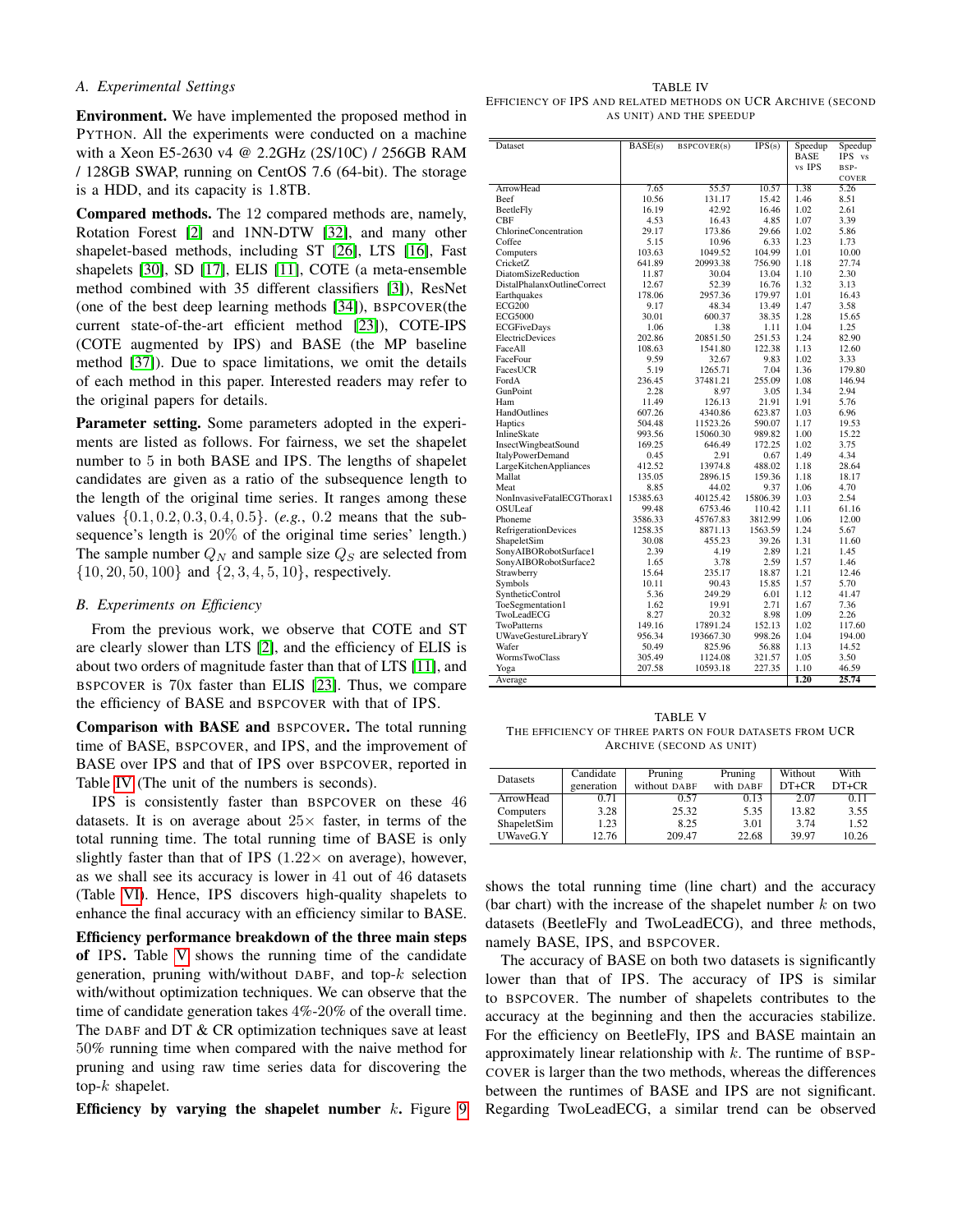

<span id="page-9-0"></span>Fig. 9. Efficiency vs Top-k (shapelet number) of BASE, IPS, BSP-COVER methods on BeetleFly and TwoLeadECG, respectively

<span id="page-9-1"></span>

<span id="page-9-2"></span>Fig. 10. (a) Efficiency with and without DABF for candidates pruning on the UCR datasets. (b) Efficiency and (c) accuracy with and without the optimization techniques (LT & CR) on UCR datasets

when  $k \leq 10$  among the three methods. Nevertheless, the total time stabilizes when  $k > 10$  in BSPCOVER and still grows rapidly in BASE, IPS. All the shapelet candidates have been determined when  $k = 10$  in BSPCOVER [\[23\]](#page-12-9).

Efficiency evaluation with and without DABF. We compare DABF with the naive methods on the efficiency of candidates pruning. Figure [10\(a\)](#page-9-1) reports the running time of DABF construction and pruning process and that of the naive method in log space. We can observe that all the points (datasets) are in the upper triangle, which indicates that it takes more time for pruning without DABF. DABF speeds up the naive method from 2 to 10 times.

Efficiency and accuracy with and without the optimization techniques (DT  $\&$  CR). The DT and CR optimization techniques in Section [III-E](#page-7-5) are compared from the efficiency and accuracy. Figure [10\(b\)](#page-9-2) illustrates the running time with and without DT  $& CR$  techniques for the top- $k$  shapelet selection. We can observe that all the points (datasets) are in the upper triangle. The optimization techniques save 50% to 90% of the shapelet discovery time. Meanwhile, the accuracy with and without the two optimization techniques is similarly shown in Figure [10\(c\).](#page-9-3) From the results, we can see that IPS has taken advantages of the efficiency of DABF for shapelet discovery.

## *C. Experiments on Accuracy*

The experiment accuracy results of 10 methods (with the exception of COTE-IPS and BASE) are all taken from the papers [\[2\]](#page-12-0), [\[12\]](#page-12-1), [\[23\]](#page-12-9). The results of IPS, COTE-IPS, and BASE are the mean values of 5 runs and the standard deviations of all the datasets are less than 0.01. Due to space limitations, we provide some highlights of accuracy results with some selected datasets of different types, *e.g.*, Image, Sensor, Simulated, and



<span id="page-9-4"></span>Fig. 11. Critical difference diagram of the pairwise statistical comparison of 13 methods on the UCR Archive. A thick horizontal line groups a set of classifiers that are not significantly different.

Motion. The full results of UCR datasets [\[9\]](#page-12-11) can be found in a technical report [\[25\]](#page-12-27).

<span id="page-9-3"></span>Comparison with other methods. The overall accuracy results for 46 datasets are presented in Table [VI.](#page-10-1) We can observe that the overall accuracy of IPS is ranked the  $4th$  among all methods, where the  $1st$  is not surprisingly the ensemble method COTE-IPS. Furthermore, IPS performs the best in 9 datasets (ranked 3rd), only lower than the ensemble method, COTE-IPS and COTE, but much higher than DTW Rn 1NN, LTS, FS, SD, ELIS, and BASE. IPS achieves much higher accuracies in some datasets, such as RefrigerationDevices and SonyAIBORobotSurface1. The 1-to-1-Losses datasets on accuracy are marginally lower than ST (*e.g.*, CricketZ and FaceAll) and BSPCOVER (*e.g.*, Haptics and InlineSkate). The accuracy of BASE is much lower than that of IPS.

Friedman test and Wilcoxon test. The Friedman test [\[10\]](#page-12-32), a non-parametric statistical test, and Wilcoxon-signed rank test with Holm's  $\alpha$  (5%) [\[19\]](#page-12-33) are taken for all methods.

The Friedman test is to detect the differences among 46 datasets across 13 methods. The statistical significance p-value is 0.00, which is smaller than  $\alpha = 0.05$ . Thus, we reject the null hypothesis and a significant difference among all methods.

We then conduct the post-hoc analysis among all the methods. The results are visualized by a critical difference diagram in Figure [11.](#page-9-4) We observe that IPS significantly outperforms other approaches except for COTE, COTE-IPS, ResNet, ST, and BSPCOVER. The cd-diagram in Figure [11](#page-9-4) further validates that the accuracy of BASE is poor.

Accuracy by varying three LSH functions, Hamming, Cosine, and  $\mathcal{L}_2$ . We investigate the accuracy performance on a different kinds of LSH functions, such as Hamming, consine, and  $\mathcal{L}_2$  in table [VII.](#page-10-0) We can observe that the accuracy of  $\mathcal{L}_2$ is much better than that of other two functions. The accuracy of Hamming is the lowest, which shows that the Hamming distance is not suitable for time series. The accuracy of consine function is slightly lower than that of  $\mathcal{L}_2$ , which indicates that it can catch the distance among time series.

Accuracy by varying the shapelet numbers  $k$ . We investigate the performance on different numbers of shapelets from  $\{1, 2, 5, 10, 20\}$ . The impact of different shapelet numbers on the final accuracy of IPS on four datasets, Arrowhead, MoteStrain, ShapeltSim, and ToeSegmentation1.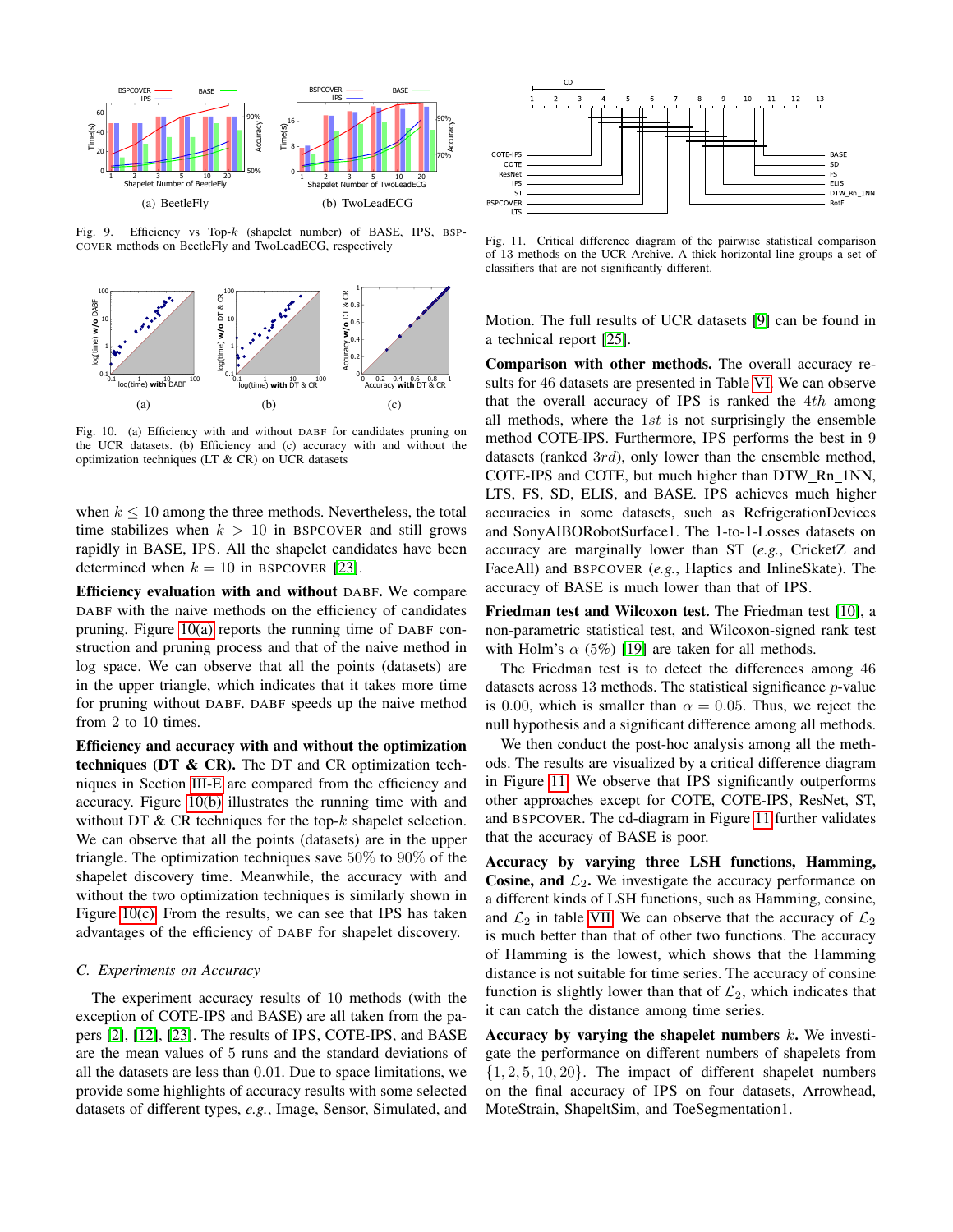| <b>TABLE VI</b>                                        |  |
|--------------------------------------------------------|--|
| ACCURACY (%) OF IPS AND RELATED METHODS ON UCR ARCHIVE |  |

<span id="page-10-1"></span>

| Dataset                     | RotF           | DTW Rn 1NN  | <b>ST</b>      | <b>LTS</b>     | FS                 | <b>SD</b>      | <b>ELIS</b>    | <b>BSPCOVER</b> | ResNet         | <b>COTE</b>     | <b>COTE-IPS</b> | <b>BASE</b>    | <b>IPS</b>     |
|-----------------------------|----------------|-------------|----------------|----------------|--------------------|----------------|----------------|-----------------|----------------|-----------------|-----------------|----------------|----------------|
| ArrowHead                   | 73.71          | 80          | 73.71          | 84.57          | $\overline{59.43}$ | 65.7           | 81.43          | 80.57           | 84.5           | 81.14           | $\overline{84}$ | 61.14          | 85.14          |
| <b>Beef</b>                 | 86.67          | 66.67       | 90             | 86.67          | 56.67              | 50.7           | 63.33          | 73.33           | 75.3           | 86.67           | 90              | 50             | 73.33          |
| <b>BeetleFly</b>            | 90             | 65          | 90             | 80             | 70                 | 75             | 85             | 90              | 85             | 80              | 90              | 75             | 90             |
| <b>CBF</b>                  | 92.89          | 99.44       | 97.44          | 99.11          | 94                 | 97.5           | 90.44          | 99.67           | 99.5           | 99.56           | 99.78           | 68             | 99.78          |
| ChlorineConcentration       | 84.74          | 65          | 69.97          | 59.24          | 54.64              | 55.3           | 27.39          | 61.22           | 84.4           | 72.71           | 70.5            | 54.66          | 63.41          |
| Coffee                      | 100            | 100         | 96.43          | 100            | 92.86              | 96.1           | 96.43          | 100             | 100            | 100             | 100             | 95.14          | 100            |
| Computers                   | 70             | 62.4        | 73.6           | 58.4           | 50                 | 58.8           | 50             | 67.2            | 81.5           | 74              | 74              | 66.8           | 74             |
| CricketZ                    | 65.64          | 73.59       | 78.72          | 74.1           | 46.41              | 67.3           | 78.95          | 74.1            | 81.2           | 81.54           | 81.54           | 37.44          | 78.46          |
| DiatomSizeReduction         | 87.25          | 93.46       | 92.48          | 98.04          | 86.6               | 89.6           | 89.86          | 87.25           | 30.1           | 92.81           | 92.81           | 89.2           | 88.89          |
| DistalPhalanxOutlineCorrect | 75.72          | 72.46       | 77.54          | 77.9           | 75                 | 71.7           | 57.83          | 83.17           | 71.7           | 76.09           | 80.17           | 78.83          | 83.67          |
| Earthquakes                 | 74.82          | 72.66       | 74.1           | 74.1           | 70.5               | 63.6           | 77.64          | 81.68           | 71.2           | 74.82           | 78.99           | 81.99          | 81.99          |
| <b>ECG200</b>               | 85             | 88          | 83             | 88             | 81                 | 81.8           | 80             | 92              | 87.4           | 88              | 88              | 88             | 88             |
| <b>ECG5000</b>              | 94.58          | 92.51       | 94.38          | 93.22          | 92.27              | 92.4           | 72.69          | 94.44           | 93.4           | 94.6            | 94.44           | 92.34          | 94.44          |
| <b>ECGFiveDays</b>          | 90.82          | 79.67       | 98.37          | 100            | 99.77              | 95.3           | 95.45          | 100             | 97.5           | 99.88           | 99.88           | 77.82          | 99.88          |
| <b>ElectricDevices</b>      | 78.58          | 63.08       | 74.7           | 58.75          | 57.9               | 59.3           | 8.65           | 24.24           | 72.9           | 71.33           | 70.6            | 53.99          | 55.47          |
| FaceAll                     | 91.12          | 80.77       | 77.87          | 74.85          | 62.6               | 71.4           | 75.56          | 76.33           | 83.9           | 91.78           | 85.6            | 70.18          | 76.36          |
| FaceFour                    | 81.82          | 89.77       | 85.23          | 96.59          | 90.91              | 82             | 95.46          | 96.59           | 95.5           | 89.77           | 91.58           | 81.82          | 92.78          |
| FacesUCR                    | 80.29          | 90.78       | 90.59          | 93.9           | 70.59              | 84.7           | 63.63          | 78.29           | 95.5           | 94.24           | 93.9            | 67.61          | 80.58          |
| FordA                       | 84.47          | 66.52       | 97.12          | 95.68          | 78.71              | 77.6           | 67.6           | 96.31           | 92             | 95.68           | 94.12           | 63.32          | 84.78          |
| GunPoint                    | 92             | 91.33       | 100            | 100            | 94.67              | 93.1           | 97.57          | 100             | 99.1           | 100             | 100             | 82.67          | 100            |
| Ham                         | 71.43          | 60          | 68.57          | 66.67          | 64.76              | 61.9           | 63.81          | 76.19           | 75.7           | 64.76           | 69.68           | 68.57          | 72.38          |
| HandOutlines                | 91.08          | 87.84       | 93.24          | 48.11          | 81.08              | 79.9           | $\prime$       | 86.7            | 91.1           | 91.89           | 90.62           | 73.8           | 89.9           |
| Haptics                     | 43.83          | 41.56       | 52.27          | 46.75          | 39.29              | 35.6           | 41.56          | 45.13           | 51.9           | 52.27           | 52.27           | 30.19          | 43.51          |
| InlineSkate                 | 37.09          | 38.73       | 37.27          | 43.82          | 18.91              | 38.5           | 35.46          | 38.73           | 37.3           | 49.45           | 48.75           | 21.27          | 43.82          |
| InsectWingbeatSound         | 63.64          | 57.37       | 62.68          | 60.61          | 48.94              | 44.1           | 59.55          | 57.42           | 50.7           | 65.25           | 63.55           | 17.63          | 56.52          |
| <b>ItalyPowerDemand</b>     | 97.28          | 95.53       | 94.75          | 96.02          | 91.74              | 92             | 96.57          | 96.5            | 96.3           | 96.11           | 96.11           | 92.63          | 96.6           |
| LargeKitchenAppliances      | 60.8           | 79.47       | 85.87          | 70.13          | 56                 | 57.1           | 33.33          | 86.13           | 90             | 84.53           | 84.53           | 57.6           | 85.34          |
| Mallat                      | 94.93          | 91.43       | 96.42          | 95.01          | 97.61              | 92.6           | 81.58          | 76.8            | 97.2           | 95.39           | 95.39           | 90.54          | 94.69          |
| Meat                        | 96.67          | 93.33       | 85             | 73.33          | 83.33              | 93.3           | 55             | 75              | 96.8           | 91.67           | 92.88           | 93.33          | 93.33          |
| NonInvasiveFatalECGThorax1  | 90.53          | 82.9        | 94.96          | 25.9           | 71.04              | 81.4           | $\prime$       | 91.47           | 94.5           | 93.13           | 93.13           | 56.74          | 92.06          |
| OSULeaf                     | 57.02          | 59.92       | 96.69          | 77.69          | 67.77              | 56.6           | 76.45          | 83.88           | 97.9           | 96.69           | 95.45           | 57.44          | 71.49          |
| Phoneme                     | 12.97          | 22.68       | 32.07          | 21.84          | 17.35              | 15.8           | 15.19          | 20.73           | 33.4           | 34.92           | 33.58           | 18.41          | 28.43          |
| <b>RefrigerationDevices</b> | 56.53          | 44          | 58.13          | 51.47          | 33.33              | 46.1           | 40             | 54.67           | 52.5           | 54.67           | 58.67           | 49.87          | 78.33          |
| ShapeletSim                 | 41.11          | 69.44       | 95.56          | 95             | 100                | 67.2           | 100            | 84.44           | 77.9           | 96.11           | 96.67           | 54.44          | 84.33          |
| SonyAIBORobotSurface1       | 80.87          | 69.55       | 84.36          | 81.03          | 68.55              | 85             | 87.85          | 88.35           | 95.8           | 84.53           | 92.4            | 87.35          | 98.5           |
| SonyAIBORobotSurface2       | 80.8           | 85.94       | 93.39          | 87.51          | 79.01              | 78             | 93.17          | 93.49           | 97.8           | 95.17           | 93.84           | 82.78          | 91.71          |
| Strawberry                  | 97.3           | 94.59       | 96.22          | 91.08          | 90.27              | 88.4           | 83.85          | 94.29           | 98.1           | 95.14           | 96.9            | 87.6           | 96.72          |
| Symbols                     | 79.3           | 93.77       | 88.24          | 93.17          | 93.37              | 90.1           | 78.29          | 93.37           | 90.6           | 96.38           | 96.38           | 69.45          | 94.1           |
| SyntheticControl            | 97.33          | 98.33       | 98.33          | 99.67          | 91                 | 98.3           | 99.33          | 99.67           | 99.8           | 100             | 100             | 94.67          | 99.67          |
| ToeSegmentation1            | 53.07          | 75          | 96.49          | 93.42          | 95.61              | 88.2           | 98.24          | 96.49           | 96.3           | 97.37           | 97.37           | 70.18          | 96.49          |
| TwoLeadECG                  | 97.01          | 86.83       | 99.74          | 99.65          | 92.45              | 86.7           | 99.82          | 99.65           | 100            | 99.3            | 99.3            | 88.85          | 97.1           |
| TwoPatterns                 | 92.8           | 99.85       | 95.5           | 99.33          | 90.83              | 98.1           | 99.75          | 99.8            | 100            | 100             | 100             | 91.5           | 99.05          |
| UWaveGestureLibraryY        | 71.44          | 70.18       | 73.03          | 70.3           | 59.58              | 67.1           | 69.32          | 64.01           | 67             | 75.85           | 75.85           | 53.81          | 65.21          |
| Wafer                       | 99.45          | 99.59       | 100            | 99.61          | 99.68              | 99.3           | 99.43          | 99.81           | 99.9           | 99.98           | 99.98           | 96.24          | 99.51          |
| <b>WormsTwoClass</b>        | 68.83          | 58.44       | 83.12          | 72.73          | 72.73              | 64.1           | 71.82          | 74.59           | 74.7           | 80.52           | 80.52           | 42.54          | 73.48          |
| Yoga                        | 82.43          | 84.3        | 81.77          | 83.43          | 69.5               | 62.5           | 83.9           | 88.2            | 87             | 87.67           | 87.67           | 70.53          | 85.73          |
| Total best acc              | $\overline{5}$ | 1           | $\overline{9}$ | $\overline{5}$ | $\overline{2}$     | $\overline{0}$ | $\overline{2}$ | $\overline{8}$  | $\overline{9}$ | $\overline{14}$ | $\overline{11}$ |                | $\overline{9}$ |
| IPS 1-to-1 Wins             | 30             | 34          | 20             | 26             | 42                 | 42             | 35             | 23              | 18             | 13              | 10              | 41             |                |
| IPS 1-to-1 Draws            | $\overline{2}$ | 3           | 3              | 5              | $\Omega$           | $\mathbf{0}$   | $\mathbf{0}$   | $\overline{7}$  | 1              | $\overline{4}$  | 8               | $\overline{c}$ | $\overline{a}$ |
| IPS 1-to-1 Losses           | 14             | $\mathbf Q$ | 23             | 15             | $\overline{4}$     | $\overline{4}$ | 11             | 16              | 27             | 29              | 28              | 3              | $\sim$         |

<span id="page-10-0"></span>TABLE VII JUSTIFICATION OF THREE LSH FUNCTIONS, HAMMING, COSINE,  $\mathcal{L}_2$  on ACCURACY (%) OF TEN UCR DATASETS

| <b>Dataset</b>   | LSH.            | Accuracy | LSH<br>Dataset |                 | Accuracy |
|------------------|-----------------|----------|----------------|-----------------|----------|
|                  | Hamming         | 78.22    |                | Hamming         | 91.33    |
| ArrowHead        | Cosine          | 84.31    | GunPoint       | Cosine          | 97.28    |
|                  | $\mathcal{L}_2$ | 85.14    |                | $\mathcal{L}_2$ | 100      |
|                  | Hamming         | 80       |                | Hamming         | 92.8     |
| <b>BeelteFly</b> | Cosine          | 85       | ItalyPower.    | Cosine          | 94.7     |
|                  | $\mathcal{L}_2$ | 90       |                | $\mathcal{L}_2$ | 96.6     |
|                  | Hamming         | 95.69    |                | Hamming         | 83.33    |
| Coffee           | Cosine          | 96.1     | Meat           | Cosine          | 93.33    |
|                  | $\mathcal{L}_2$ | 100      |                | $\mathcal{L}_2$ | 93.33    |
|                  | Hamming         | 80       |                | Hamming         | 70.82    |
| <b>ECG200</b>    | Cosine          | 88       | Symbols        | Cosine          | 89.07    |
|                  | $\mathcal{L}_2$ | 88       |                | $\mathcal{L}_2$ | 94.1     |
|                  | Hamming         | 79.72    |                | Hamming         | 76.54    |
| FordA            | Cosine          | 80.82    | ToeSeg.1       | Cosine          | 82.91    |
|                  | $\mathcal{L}_2$ | 84.78    |                | $\mathcal{L}_2$ | 96.49    |

Figure [12](#page-11-2) shows the accuracy by varying the shapelet numbers. Four different datasets show different trends, which reveal the appropriate shapelet number of the dataset. For example, the accuracy stabilizes in ToeSegmentation1 through all the shapelet numbers and peaks at 5. Thus, the shapelet number of ToeSegmentation1 is 5. The accuracy rises rapidly with the increase of the shapelet number from 1 to 5 on MoteStrain and then remains stable. Therefore, its shapelet number is set to 5.

# *D. Experiments on Interpretability*

We further investigate a strength of shapelets, the interpretability. We compare the shapelet discovered by IPS and BSPCOVER in the following on ItalyPowerDemand.

We use ItalyPowerDemand<sup>[3](#page-10-2)</sup> as it can be concisely explained

<span id="page-10-2"></span><sup>3</sup>[http://www.timeseriesclassification.com/description.php?Dataset=](http://www.timeseriesclassification.com/description.php?Dataset=ItalyPowerDemand) [ItalyPowerDemand](http://www.timeseriesclassification.com/description.php?Dataset=ItalyPowerDemand)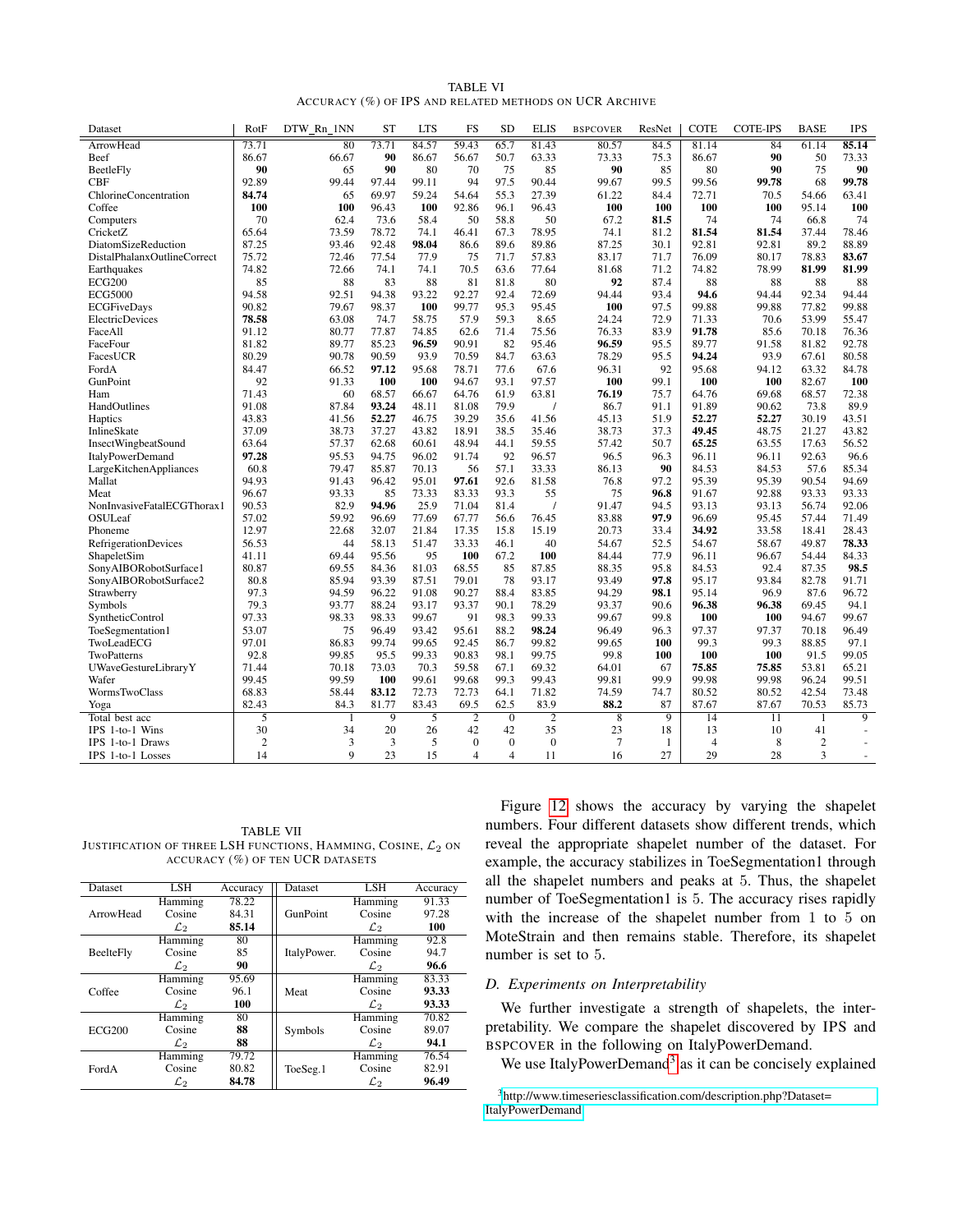

<span id="page-11-2"></span>Fig. 12. Accuracy by varying 5 numbers of shapelets on four datasets



<span id="page-11-3"></span>Fig. 13. Different shapelets (green) from IPS and BSPCOVER of ItalyPowerDemand highlighting the morning heating demand difference of summer (red) and winter (blue) months

to non-domain experts. As the name indicates, ItalyPowerDemand describes the power demand classified by summer and winter in Italy.

From the two left subfigures of Figure [13,](#page-11-3) the shapelet  $S$ (green color) demonstrates the difference between two classes, which are similar to the shapelet learned by BSPCOVER (two right subfigures in Figure [13\)](#page-11-3). Specifically, both shapelets can indicate the power demand in winter (Class 2) is higher corresponding to the heating. The difference between the shapelets discovered by IPS and BSPCOVER is minor but IPS is 4 times faster than BSPCOVER.

## V. RELATED WORK

<span id="page-11-0"></span>Readers who are interested in a general overview of the methods for time series classification may refer to an excellent review paper [\[2\]](#page-12-0). In this section, we focus on the matrix profile and shapelet-based methods.

# *A. Matrix Profile (MP) for motif/discord mining*

Recently, MP methods (*e.g.*, [\[1\]](#page-12-13), [\[8\]](#page-12-14), [\[36\]](#page-12-15)), applied to time series motif discovery and anomaly detection, are both efficient and effective. MP [\[37\]](#page-12-16) is an annotation series, where each element is the nearest neighbor distance of the subsequences. GPU-STOMP [\[38\]](#page-12-34) is combined with a high-performance GPU to improve the scalability of motif/discord discovery significantly. Alaee et al. [\[1\]](#page-12-13) present the first efficient, scalable and exact method to find motifs under DTW. This method automatically performs the best trade-off of time-to-compute versus tightness-of-lower-bounds for a novel hierarchy of lower bounds. He et al. [\[18\]](#page-12-35) demonstrated the essence of MP, 1- NN based nonparametric density estimation of subsequences. An ensemble framework, called neighbor profile (NP) [\[18\]](#page-12-35), was developed to robustly estimate the subsequence density with kNN in a bagging way. The method for discovering shapelets from NP is not presented. We follow the description of MP [\[37\]](#page-12-16) to implement the MP baseline method (BASE).

## *B. Shapelet-based methods for* TSC

Shapelets were originally introduced for time series mining with the interpretability in [\[35\]](#page-12-6). There have been follow-up studies on shapelets, including logical shapelets [\[27\]](#page-12-36), shapelet transformation [\[26\]](#page-12-10), learning shapelets [\[16\]](#page-12-8), efficient learning shapelets [\[20\]](#page-12-37), and efficient shapelet discovery [\[23\]](#page-12-9). Grabocka et al. provide a fast shapelet discovery method [\[17\]](#page-12-30) with a distance-based clustering technique for similar shapelets pruning and an incremental NN classifier. Rakthanmanon et al. propose fast shapelets [\[30\]](#page-12-29), which utilizes a random masking strategy on SAX words of raw subsequences to efficiently discover shapelets. The time complexity is significantly reduced from  $O(M^2N^3)$  to  $O(MN^2)$  when compared to [\[35\]](#page-12-6), but the accuracy is often lower than in some recent work [\[2\]](#page-12-0).

There have been recent studies on employing neural networks to solve the time series classification problem (*e.g.*, an excellent survey of deep learning methods for TSC [\[12\]](#page-12-1)). An extensive empirical study [\[12\]](#page-12-1) shows that ResNet [\[34\]](#page-12-31) is one of best the deep learning methods for TSC. As motivated, this paper undertakes the matrix profile-based shapelet approach by taking the advantage of the efficiency of matrix profile, and the accuracy and interpretability of shapelets.

## VI. CONCLUSION

<span id="page-11-1"></span>This paper has presented a study of an efficient shapelet discovery for TSC. We start with an efficient primitive for time series analysis called matrix profile (MP). We analyze the inherent two issues of the MP baseline method [\[37\]](#page-12-16). To address the issues, we propose IPS, a novel efficient instance profilebased shapelet approach for TSC. We obtain the motifs with the instance profile (IP) from time series instances in a sample way, which allows a large quantity of diverse shapelet candidates. The distribution-aware bloom filter (DABF) structure is proposed for pruning a large number of similar candidates. We then propose two optimization techniques (namely, DT & CR) with our DABF to efficiently score candidates for determining the final shapelets. The experimental results demonstrate that IPS has successfully taken the superior efficiency of MP and proposes highly effective shapelets for TSC. We employ the ItalyPowerDemand dataset to illustrate the interpretability of shapelets. With the rapid growth of the time series data, we plan to investigate a distributed shapelet discovery version of IPS and apply the IPS for multivairate TSC in the future.